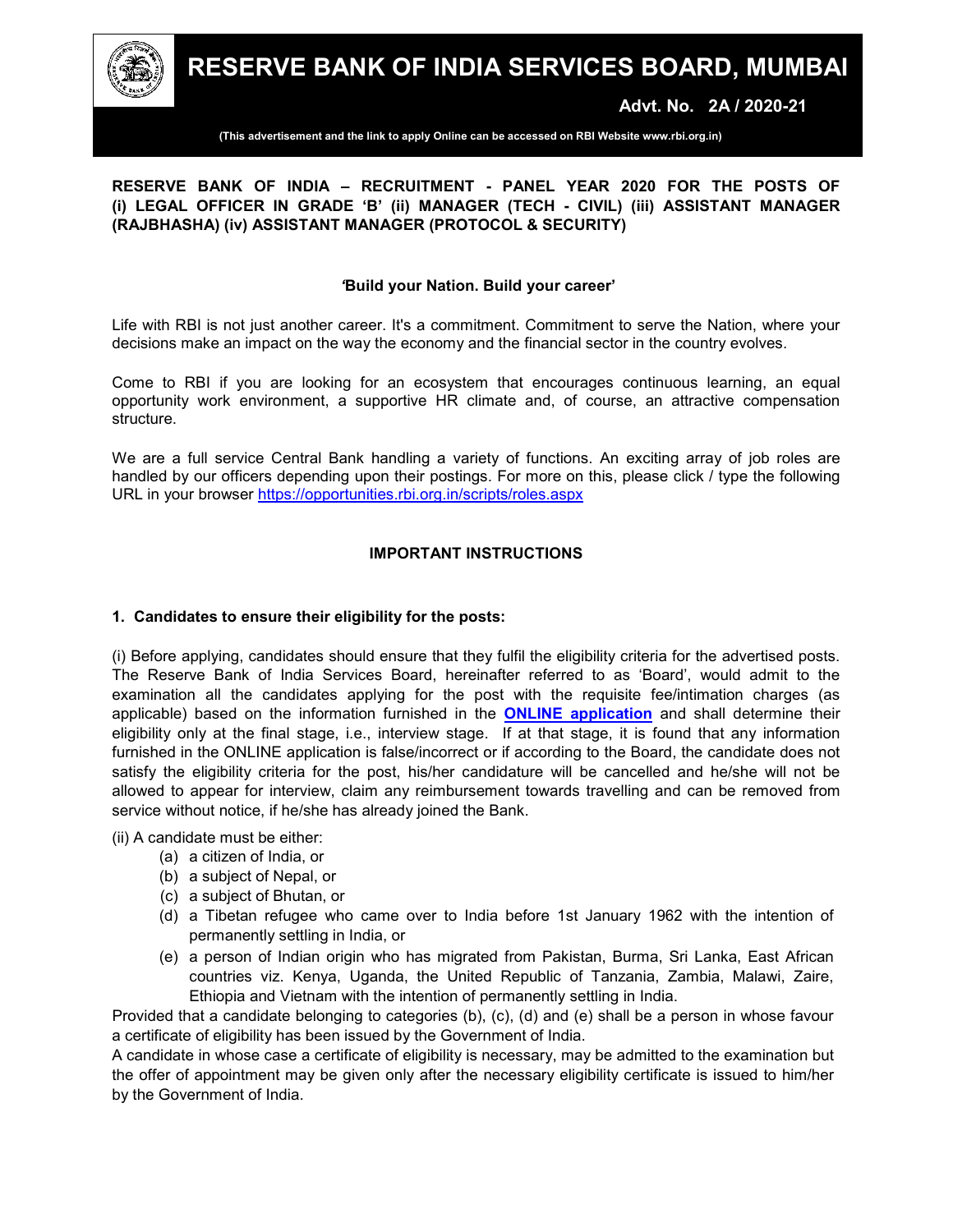

# **2. Mode of application:**

Candidates are required to apply **ONLINE only** through the Bank's website **[www.rbi.org.in](https://www.rbi.org.in/)**. No other mode for submission of application is available.

Brief Instructions for filling up the "**Online [Application Form](https://ibpsonline.ibps.in/rbisbvpfeb21/)**" are given in **[Appendix-I](#page-19-0)**, available on Bank's website - **[www.rbi.org.in](https://www.rbi.org.in/)**.

#### **3. Important Dates:**

| <b>Events</b>                                                                                       | <b>Important Dates</b>                               |
|-----------------------------------------------------------------------------------------------------|------------------------------------------------------|
| Website Link Open for Online Registration of Applications<br>and Payment of Fees/Intimation Charges | February 23, 2021 to<br>March 10, 2021 (TILL 6.00PM) |
| Date of Examination                                                                                 | April 10, 2021                                       |

**4. Help Facility:** In case of any problem in filling up the form, payment of fee/intimation charges or in downloading of Admit Card, queries may be made through the link [http://cgrs.ibps.in.](https://cgrs.ibps.in/) Do not forget to mention the correct recruitment/post applied for in the subject of the e-mail**.**

#### **5. Use of MOBILE PHONES and other electronic devices BANNED:**

- (i) The use of any mobile phone (even in switched off mode) or any electronic equipment or programmable device or calculator or storage media like pen drive, smart watches etc. or camera, voice assistance or bluetooth devices or any other equipment or related accessories either in working or switched off mode capable of being used as a communication device during the examination is strictly prohibited. Any infringement of these instructions shall entail disciplinary action including ban from future examinations.
- (ii) Candidates are advised in their own interest not to bring any of the banned items including mobile phones and any other valuable/costly items to the venue of the examination, as arrangement for safekeeping cannot be assured. The Board will not be responsible for any loss in this regard.
- **6. Corrigendum:** Please note that Corrigendum, if any, issued on the above advertisement, will be published only on the Bank's website [www.rbi.org.in.](https://www.rbi.org.in/)

#### **DETAILED NOTICE**

**1.** The Reserve Bank of India Services Board (Board) invites applications from eligible candidates for the posts mentioned below in Reserve Bank of India (RBI/Bank):

| Sr. | <b>Post</b>                | <b>Number of Vacancies</b>                                    |                       |                       |                                                     |                                                                 |              |
|-----|----------------------------|---------------------------------------------------------------|-----------------------|-----------------------|-----------------------------------------------------|-----------------------------------------------------------------|--------------|
| No. |                            | Unreserved Scheduled Scheduled<br>i.e.<br>General<br>(GEN/UR) | <b>Castes</b><br>(SC) | <b>Tribes</b><br>(ST) | Other<br>∣Backward∣<br><b>Classes</b><br>$(OBC)$ ** | <b>Economically</b><br>Weaker<br><b>Sections</b><br>$(EWS)$ $@$ | <b>TOTAL</b> |
| (i) | Legal Officer in Grade 'B' | 5                                                             |                       |                       | 3                                                   |                                                                 | 11#          |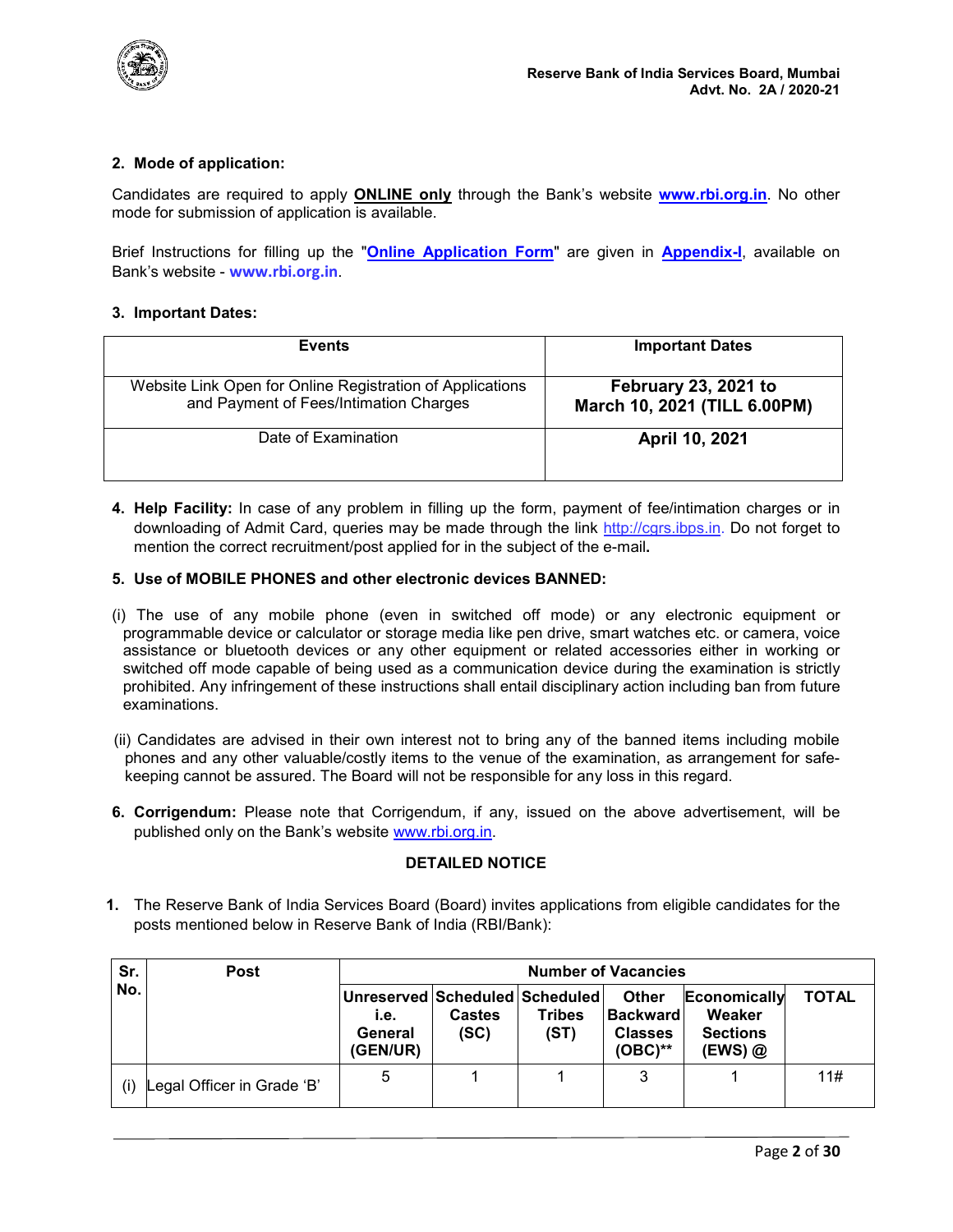

| (ii)  | Manager (Tech - Civil) in<br>Grade 'B'                                                                                                                                              |  |    |    |    |    |                 |
|-------|-------------------------------------------------------------------------------------------------------------------------------------------------------------------------------------|--|----|----|----|----|-----------------|
| (iii) | <b>Assistant Manager</b><br>(Rajbhasha) in Grade 'A'                                                                                                                                |  |    |    |    |    | 12 <sup>0</sup> |
| (iv)  | <b>Assistant Manager</b><br>(Protocol & Security)<br>in Grade 'A'                                                                                                                   |  |    |    |    |    |                 |
|       | Total                                                                                                                                                                               |  | 03 | 02 | 08 | 02 | 29              |
|       | ** Candidates belonging to OBC category but coming in the 'Creamy Layer' are not entitled to OBC<br>reservation. Such candidates should indicate their category as 'General (GEN)'. |  |    |    |    |    |                 |

*@Reservations for Economically Weaker Sections (EWSs) in recruitment is governed by Office Memorandum No.36039/1/2019-Estt(Res) dated 31.01.2019 of Department of Personnel & Training, Ministry of Personnel, Public Grievances & Pensions, Government of India.* 

*Disclaimer: "EWSs vacancies are tentative and subject to further directives of Government of India and outcome of any litigation. The appointment is provisional and is subject to the Income & Asset certificate being verified through proper channels". Benefit of reservation under EWSs category can be availed*  upon production of an 'Income and Asset Certificate' issued by a Competent Authority on the format *prescribed by Government of India, on or before the online application closing date. The EWS candidates should note that in case they are not in possession of "Income & Assets Certificate" as per the extant DoPT guidelines on or before the closure of online application date, such EWS candidates should apply under 'General (GEN)' category only.*

# Out of 11 vacancies for Legal Officer in Grade 'B', 1 vacancy is reserved for Persons with Benchmark Disability (PwBD) candidates under locomotor disability including Cerebral Palsy, Leprosy Cured, Dwarfism, Acid Attack Victims and Muscular Dystrophy.

^Out of 12 vacancies for Assistant Manager (Rajbhasha), 1 vacancy is reserved for Persons with Benchmark Disability (PwBD) under deaf and hard of hearing candidates.

# **Note (I) - For SC/ST/OBC/EWS candidates:**

Even if there is no vacancy reserved for SC/ST/OBC/EWS category candidates for the particular post, such candidates can still apply. However, they will not be eligible for any concession/relaxation etc. SC/ST candidates are exempt from payment of application fee even in such case but will have to pay specified intimation charges.

#### **Note (II) - For Persons with Benchmark Disability (PwBD) candidates:**

There is no reservation for PwBD candidates in Manager (Tech - Civil) and Assistant Manager (Protocol & Security) posts. However, PwBD candidates belonging to the categories and subject to their eligibility, as indicated in below stated table are allowed to apply for the post of Manager (Tech-Civil) as general candidates, without any concession except for age relaxation. It may be noted that the post of Assistant Manager (Protocol & Security) is not identified for PwBD candidates.

(1) A list of posts identified suitable for Persons with Benchmark Disability along with the Physical Requirements and Functional Classifications: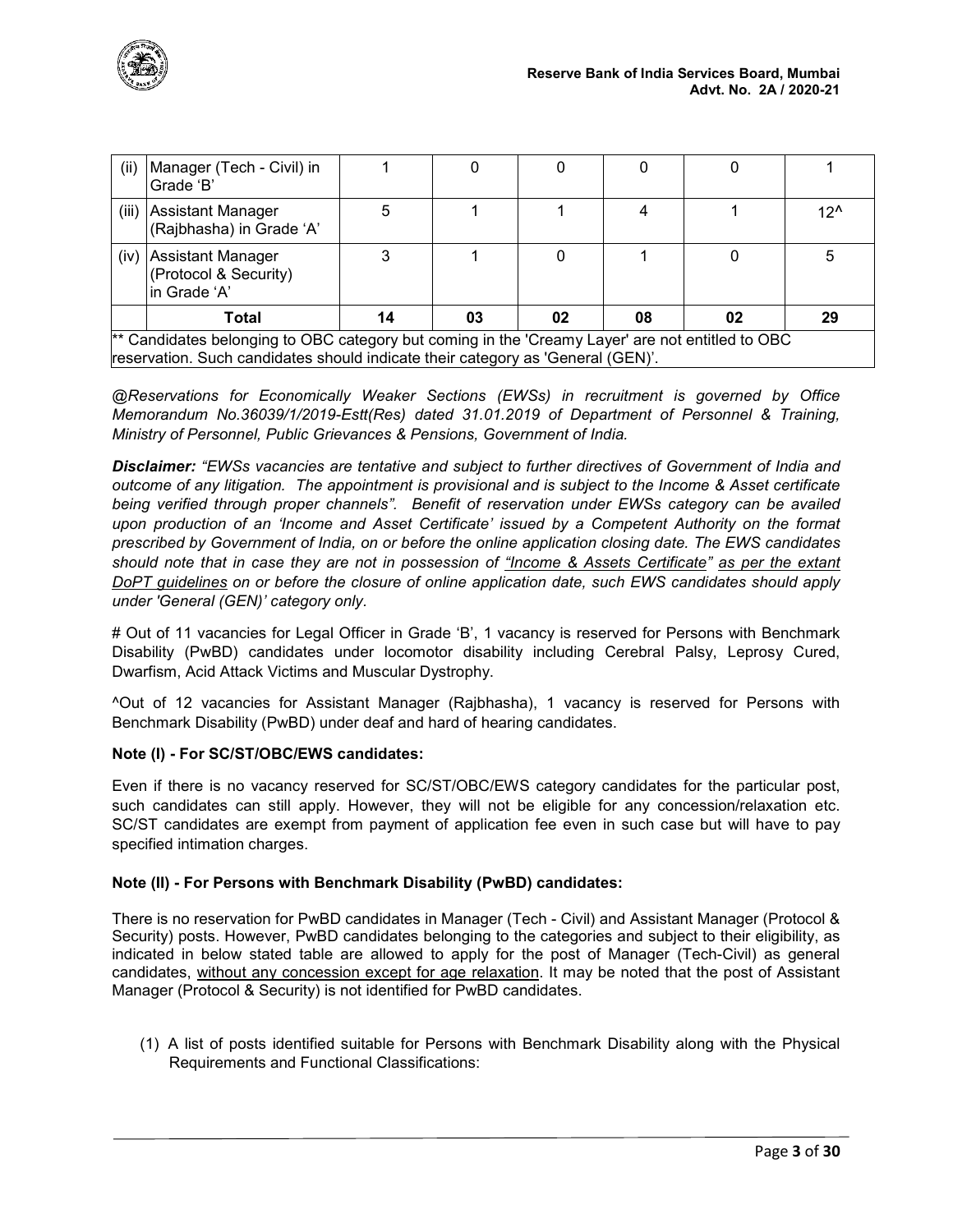

| Sr.<br>No.     | Name of<br><b>Post</b>              | Categories for which<br>identified                                                                                         | <b>Functional</b><br>classification*                                                       | <b>Physical Requirements**</b>                                                   |
|----------------|-------------------------------------|----------------------------------------------------------------------------------------------------------------------------|--------------------------------------------------------------------------------------------|----------------------------------------------------------------------------------|
| $\mathbf{1}$   | Legal Officer<br>in Grade 'B'       | Blind and low vision                                                                                                       | B                                                                                          | BN, C, H, KC, L, MF, PP, RW<br>(in Braille/software), S, ST, W                   |
|                |                                     |                                                                                                                            | LV                                                                                         | BN, C, H, KC, L, MF, PP,<br><b>RW, S, ST, W</b>                                  |
|                |                                     | Hard of hearing                                                                                                            | <b>HH</b>                                                                                  | BN, C, KC, L, MF, PP, RW, S,<br>SE, ST, W                                        |
|                |                                     | Locomotor<br>disability<br>including<br>Cerebral<br>Palsy, Leprosy Cured,<br>Dwarfism, Acid Attack<br>Victims and Muscular | (i) OA, OL, Cerebral<br>Palsy, Leprosy Cured,<br>Dwarfism, Acid Attack<br><b>Victims</b>   | (i) BN, C, KC, L, H, MF, PP,<br>RW, S, SE, ST, W                                 |
|                |                                     | Dystrophy                                                                                                                  | (ii) BL but not arms                                                                       | (ii) C, H, L, MF, PP, RW, S,<br><b>SE</b>                                        |
|                |                                     |                                                                                                                            | (iii) Muscular Dystrophy                                                                   | (iii) C, H, MF, RW, SE, S                                                        |
|                |                                     | Multiple disabilities                                                                                                      | OA, OL, Cerebral Palsy,<br>Leprosy<br>Cured,<br>Dwarfism,<br>Acid Attack Victims and       | BN, C, KC, L, MF, PP, S, ST,<br>W and                                            |
|                |                                     |                                                                                                                            | (i) blind/ low vision<br>or<br>(ii) hard of hearing                                        | (i) RW (in Braille/ software)<br>and H or<br>(ii) RW and SE<br>- (as applicable) |
| $\overline{2}$ | Manager<br>(Tech - Civil)           | Hard of hearing                                                                                                            | HH                                                                                         | BN, C, KC, L, MF, PP, RW, S,<br>SE, ST, W                                        |
|                |                                     | Locomotor<br>disability<br>including<br>Leprosy<br>Dwarfism,<br>Cured,                                                     | (i)<br>OA,<br>OL,<br>Leprosy<br>Cured, Dwarfism, Acid<br><b>Attack Victims (For Office</b> | For (i) & (iii) BN, C, KC, L, H,<br>MF, PP, RW, S, SE, ST, W                     |
|                |                                     | <b>Acid Attack Victims</b>                                                                                                 | Job)<br>(ii) BL (for Office Job)<br>(iii) OA (for field Job)                               | For (ii) C, H, L, MF, PP, RW,<br>S, SE                                           |
| 3              | Assistant<br>Manager<br>(Rajbhasha) | Blind and low vision                                                                                                       | B                                                                                          | BN, C, H, KC, L, MF, PP, RW<br>(in Braille/software), S, ST, W                   |
|                |                                     |                                                                                                                            | LV                                                                                         | BN, C, H, KC, L, MF, PP,<br><b>RW, S, ST, W</b>                                  |
|                |                                     | Deaf<br>and<br>hard<br>of<br>hearing                                                                                       | D, HH                                                                                      | BN, C, KC, L, MF, PP, RW, S,<br>SE, ST, W                                        |
|                |                                     | disability<br>Locomotor<br>Cerebral<br>including<br>Muscular<br>Palsy,                                                     | OA, OL, Cerebral Palsy,<br>Leprosy<br>Cured,<br>Dwarfism,<br>Attack<br>Acid                | BN, C, KC, L, H, MF, PP,<br>RW, S, SE, ST, W                                     |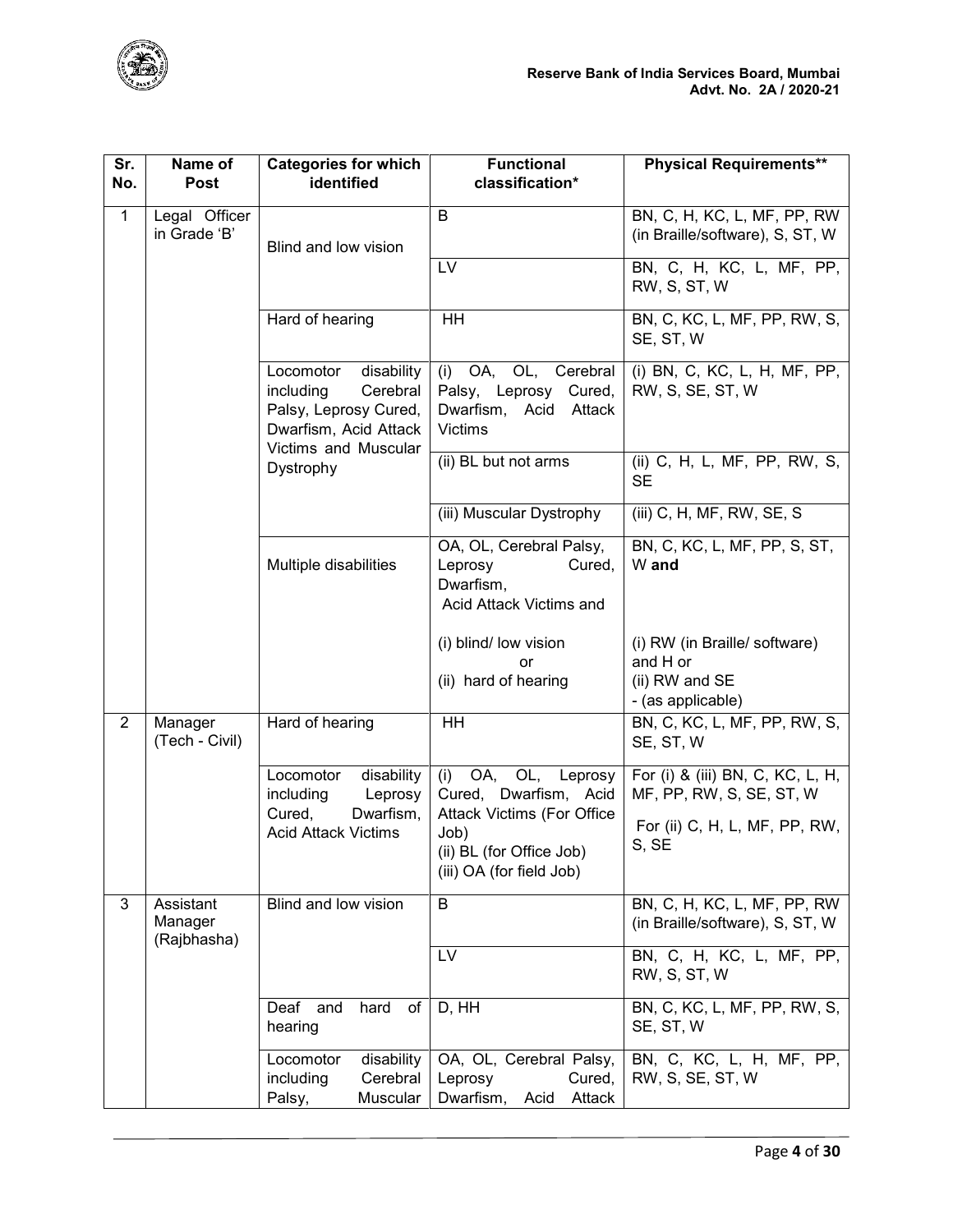

|   |                                                     | Dystrophy,<br>Leprosy<br>Dwarfism,<br>Cured, | Victims                                          |                                            |
|---|-----------------------------------------------------|----------------------------------------------|--------------------------------------------------|--------------------------------------------|
|   |                                                     | <b>Acid Attack Victims</b>                   | BL but not arms                                  | C, H, L, MF, PP, RW, S, SE                 |
|   |                                                     |                                              | <b>Muscular Dystrophy</b>                        | C, H, MF, RW, SE, S                        |
|   |                                                     | Multiple disabilities                        | OA, OL, Cerebral Palsy,<br>Cured,<br>Leprosy     | BN, C, KC, L, MF, PP, S, ST,<br>W and      |
|   |                                                     |                                              | Dwarfism, Acid<br>Attack<br>Victims and          | (i) RW (in Braille / software)<br>and H or |
|   |                                                     |                                              | (i) blind / low vision<br>or                     | (ii) RW and SE                             |
|   |                                                     |                                              | (ii) deaf / hard of hearing                      | - (as applicable)                          |
| 4 | Assistant<br>Manager<br>&<br>(Protocol<br>Security) |                                              | This post is not identified for PwBD candidates. |                                            |

\* Functional classification: OA-One Arm, OL-One Leg, BL-Both Legs, B-Blindness, LV-Low Vision, D-Deaf and HH-Hard of Hearing.

\*\* Physical Requirements: BN-Bending, C-Communication, H-Hearing/Speaking, KC-Kneeling & Crouching, L-Lifting, MF-Manipulation by Finger, PP-Pushing & Pulling, RW-Reading & Writing, S-Sitting, SE-Seeing, ST-Standing and W-Walking.

(2) PwBD candidates may belong to any category (i.e. General/SC/ST/OBC/EWS).

(3) PwBD candidates should possess a latest disability certificate issued by a Competent Authority as prescribed vide The Rights of Persons with Disabilities Act, 2016 (RPWD Act 2016). Such certificate shall be subject to verification/re-verification as may be decided by the Board/ Competent Authority.

(4) Within the overall notified total vacancies, PwBD candidates belonging to any category of disability will be considered for selection, subject to their suitability as stated at Note II (1) above.

(5) Use of Scribe & Compensatory time: At the time of online/written examination, only those PwBD candidates (who have disability of 40% or more) who have physical limitation in typing/writing, including that of speed would be allowed the facility to use the service of a scribe. In all such cases where a scribe is used, the following rules will apply:

- (i) The candidate will have to arrange his/her own scribe/writer at his/her own cost.
- (ii) Both the candidate as well as the scribe will have to give a suitable undertaking, in the prescribed format, with passport size photograph of the scribe at the time of examination.
- (iii) PwBD candidates who have physical limitation to type/write including, that of speed shall be allowed compensatory time of 20 minutes per hour of the examination whether availing the facility of scribe or not.
- (iv) Any candidate who is using scribe should ensure that he/she is eligible to use scribe in the examination as per the above guidelines. Any candidate using scribe in violation of the above guidelines shall stand disqualified and can be removed from service without notice, if he/she has already joined the Bank.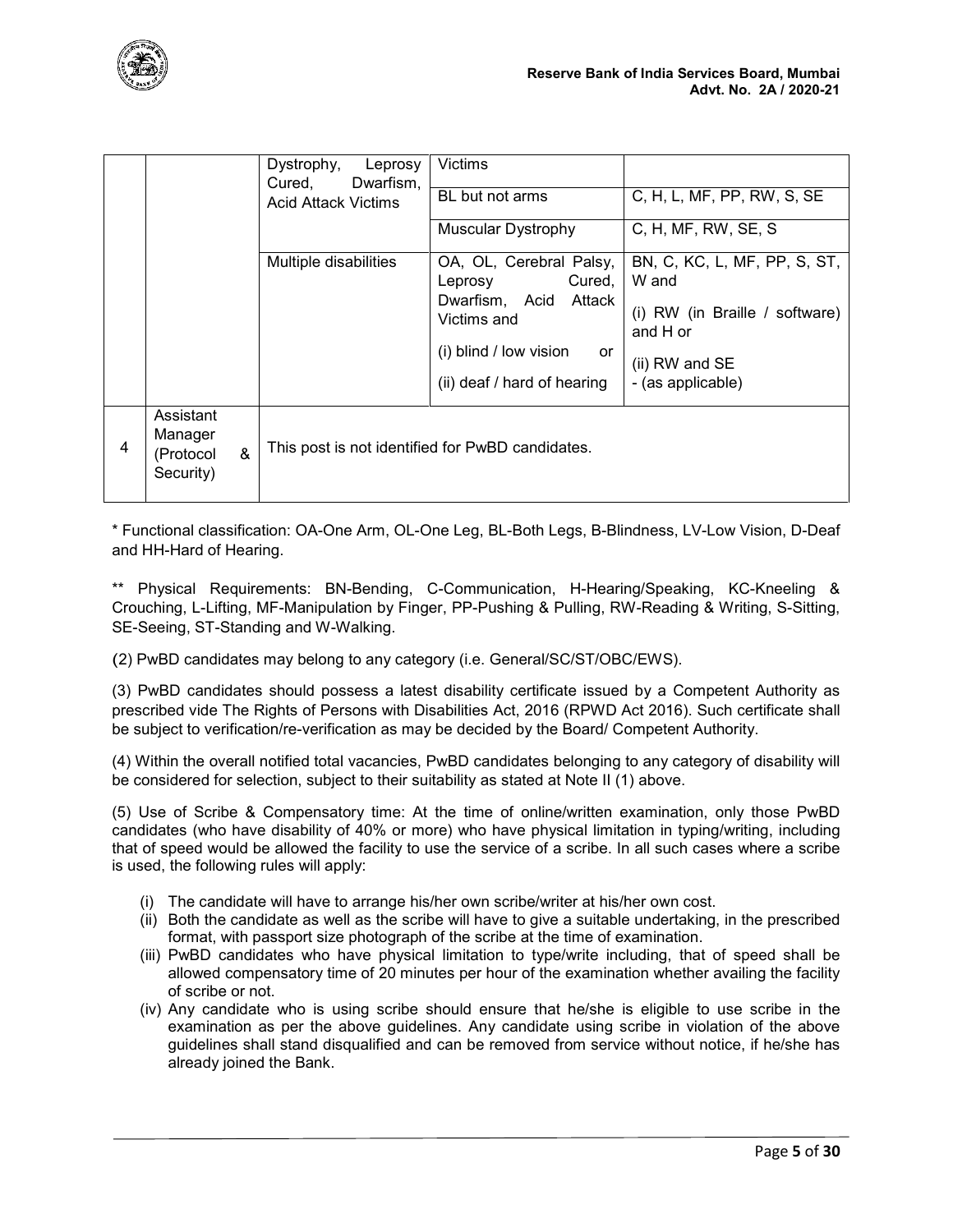

(6) Detailed instructions for PwBD candidates regarding availing services of scribe and allotment of extra/compensatory time will be made available on Bank's website [\(www.rbi.org.in\)](https://www.rbi.org.in/) at the time of uploading of Admit Cards for examinations.

## **2. Legal Officer in Grade 'B'**

**(A) Job Requirements:** (i) Dealing with references on legal issues received from various departments of the Bank and its associate institutions, which are mainly related to the interpretation of various statutes such as Reserve Bank of India Act 1934, Banking Regulation Act 1949, Foreign Exchange Management Act 1999, Companies Act 2013, etc. (ii) Preparing initial drafts of legislation administered/to be administered by the Bank. (iii) Preparation of drafts of pleadings and comprehensive instructions/briefs to counsel in connection with litigation involving the Bank and its associate institutions. (iv) Appearing before Conciliation Officers, Labour Courts, Tribunals etc. on behalf of the Bank.

#### **(B) Eligibility Criteria:**

#### **(I) Educational Qualifications (as on February 01, 2021)**

**Essential**: Bachelor's Degree in Law from any University/College/Institution, recognized by UGC and the Bar Council of India with a minimum of 50% marks or equivalent in the aggregate of all semesters/years.

Note: For SC/ST and PwBD candidate minimum required marks shall be 45% in Bachelor's degree in Law in the aggregate of all semesters/years, if vacancies are reserved for them.

**Desirable**: (a) Bachelor's Degree in Law with 60% marks or equivalent in the aggregate of all semesters/years or Master's Degree in Law. (b) Proficiency in computer applications.

Please also refer Para 6 below on Note on Educational Qualifications.

#### **(II) Experience (as on February 01, 2021)**

**Essential**: At least two years' experience as an (i) Advocate/ Legal Consultant/ Legal Assistant/ Associate in an Advocates' or Solicitors' Office or Law firm after being enrolled with the Bar Council; or (ii) as a Law Officer in the Legal Department of a large bank / financial institution / statutory corporation / company / State / Central Government; or (iii) as a full-time teacher in a Law College / University, teaching law.

**Note**: In case of (i) above, (a) copy of the Bar Council Registration/Enrolment Certificate and (b) a certificate from the Bar Association of which the candidate is a member or a certificate issued by the Presiding Officer of a Court before which the candidates have practised for the required period should be produced at the time of interview.

**Desirable**: Special knowledge of Banking Law, Company Law, Labour Law and Constitutional Law and experience in drafting of pleadings and documents.

#### **(III) Age (as on February 01, 2021)**

A candidate must have attained the age of 21 years and must not have attained the age of 32 years as on **February 01, 2021** (candidates must have been born not earlier than 02-02-1989 and not later than 01-02- 2000).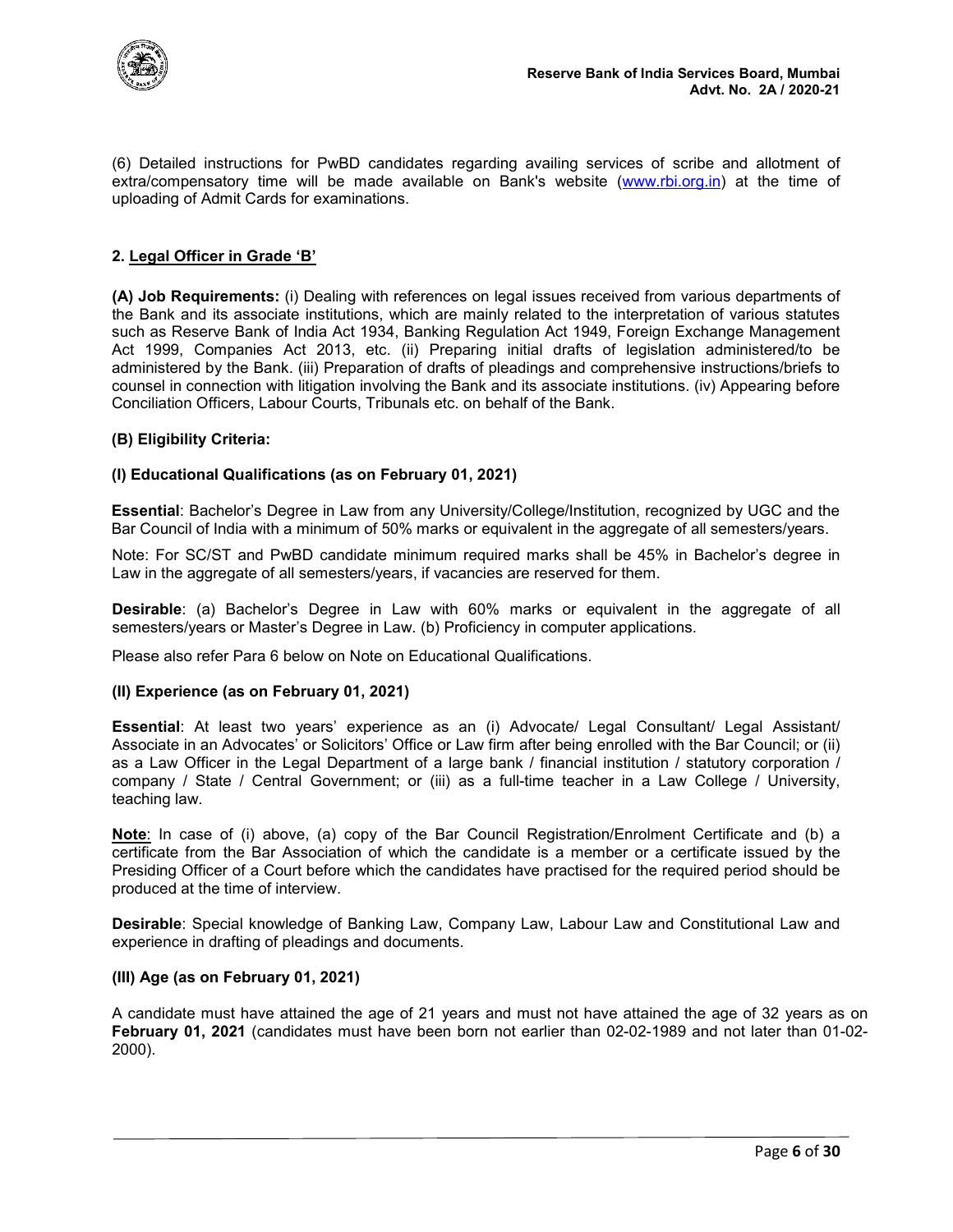

Upper age limit is relaxable by 3 years in case of candidates possessing LL.M. degree and 5 years in the case of candidates possessing Ph.D in Law. Refer Para 9 below for relaxation in upper age limit for specified categories. (Cumulative benefit is not allowed)

## **(C) Scheme of Selection:**

Selection will be through Online and Offline Examinations and Interview. Examinations shall consist of objective and descriptive type question papers as detailed below:

| <b>Details</b>                       | <b>Maximum</b><br><b>Marks</b> | <b>Duration</b>    |
|--------------------------------------|--------------------------------|--------------------|
| Paper I - General Knowledge of Law   |                                |                    |
| Objective Type                       | 30                             | <b>Three Hours</b> |
| Descriptive Type                     | 120                            |                    |
| Total                                | 150                            |                    |
| Paper II - English -Descriptive Type | 100                            | <b>Three Hours</b> |
| <b>Grand Total</b>                   | 250                            |                    |

Question Paper I (General Knowledge of Law) will be set in Hindi and English. Answers may be written either in Hindi or in English. Candidates may answer the Interview in Hindi or English at their option. The number of candidates to be called for interview will be decided by the Board based on the marks scored in examination. Final selection will be on the basis of the performance in the examination (Paper I and II) and interview taken together.

### **(D) For Syllabus (Paper I & Paper II examination), please see [Appendix-II](#page-24-0) A, which is available on the Bank's website [www.rbi.org.in](https://www.rbi.org.in/)**

#### **3. Manager (Tech - Civil)**

**(A) Job Requirements:** Candidate will be responsible for designing, constructing, supervising, and managing of construction projects such as construction of Office buildings, construction of Residential buildings, Renovation of existing buildings, Repair and maintenance of the existing properties and retrofitting of the existing old structures.

#### **(B) Eligibility Criteria:**

#### **(I) Educational Qualifications (as on February 01, 2021):**

**Essential:** A Bachelor's Degree in Civil Engineering or equivalent qualification with a minimum of 60% marks or equivalent grade in aggregate of all semesters/years. Aggregate Grade Point or percentage of marks where awarded would mean aggregate over the entire duration of the course. Please also refer [Para 6](https://opportunities.rbi.org.in/Scripts/bs_viewcontent.aspx?Id=3321#PA4) below on Note on Educational Qualifications.

**Desirable:** Specialization in Structural Engineering, Public Health Engineering, Geotechnical Engineering, Construction Management, Project Management.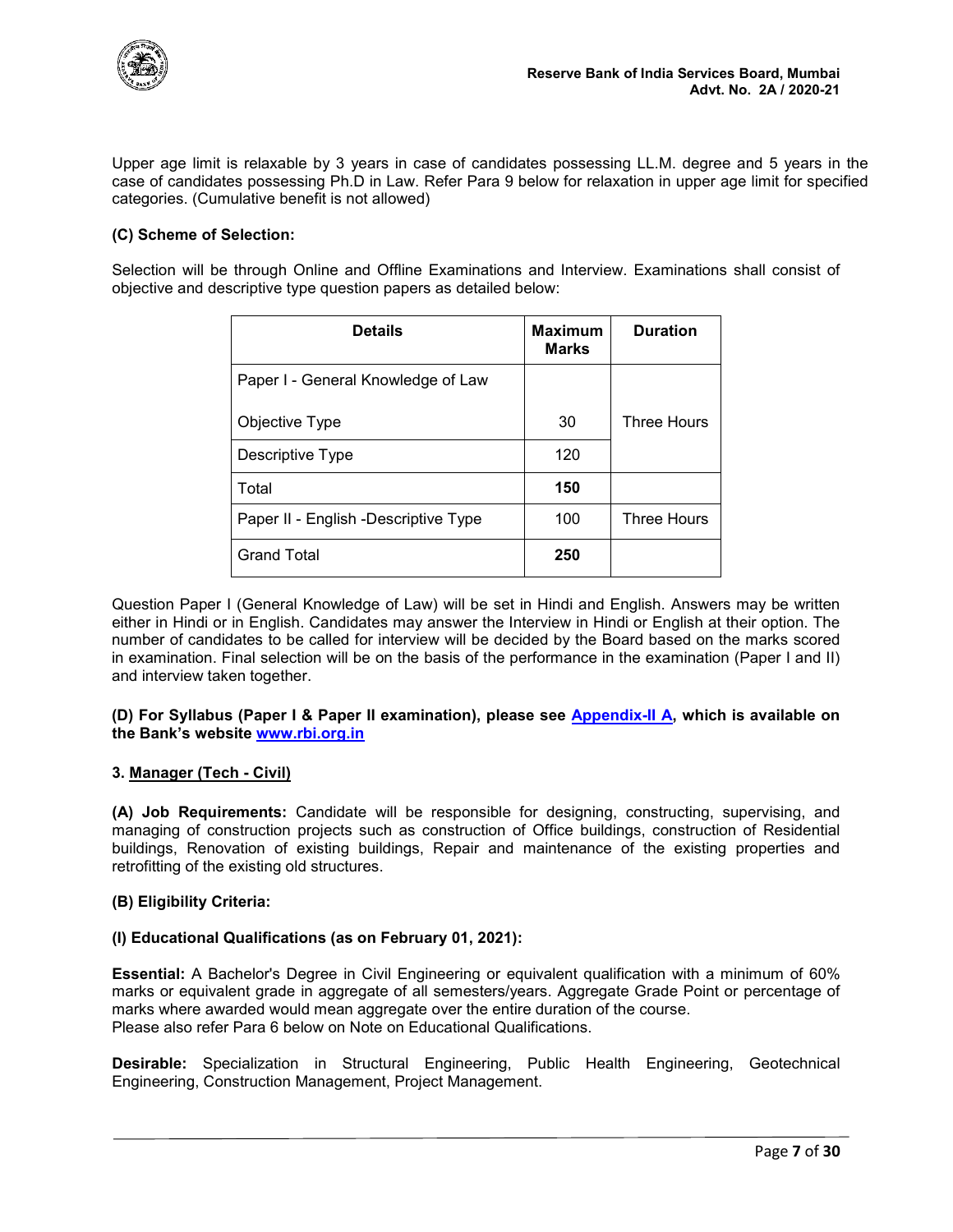

## **(II) Experience (as on February 01, 2021):**

**Essential:** At least 3 years' experience after graduation (in a position of independent responsibility equivalent to that of an Assistant Engineer) in a public/private limited organization, including Hospitals/Banks/Financial Institutions/Planning/Designing/Construction/Large Office Buildings/ Multistoried Buildings/Housing Companies/residential campus based educational institutions and having experience in preparation and evaluation of tender papers.

**Desirable:** (i) Experience of administering construction projects in all its aspects and knowledge of PERT/ CPM techniques (ii) Working knowledge of Computer in Structural Design in CAM/ CAD / evaluation and analyzing of tenders with special references (iii) Working knowledge of Electro-mechanical services and electrical maintenance (iv) Working knowledge in structural rehabilitation works (v) Experience in Construction and Project Management (vi) Experience in Maintenance of Office and Residential Buildings (vii) Good drafting capacity.

## **(III) Age (as on February 01, 2021):**

A candidate must have attained the age of 21 years and must not have attained the age of 35 years as on **February 01, 2021** (candidates must have been born not earlier than 02-02-1986 and not later than 01- 02-2000).

Refer Para 9 below for relaxation in upper age limit for specified categories.

#### **(C) Scheme of Selection:**

Selection will be through Online and Offline Examination as under (Paper-I and Paper-II examinations will be conducted on same day) and Interview:

| Type of paper                                                                       | <b>Duration</b> | <b>Marks</b> |
|-------------------------------------------------------------------------------------|-----------------|--------------|
| <b>Online Examination</b>                                                           | 1 <sub>hr</sub> | 100          |
| <b>Paper-I Objective Type Test</b><br>Test of professional knowledge/ job knowledge |                 |              |
| <b>Offline Examination</b>                                                          | $3$ hrs.        | 100          |
| <b>Paper-II Descriptive Type Test</b>                                               |                 |              |
| Standard of the papers will be that of B.E. Degree                                  |                 |              |
| Total                                                                               |                 | 200          |

In Paper-I, there will be negative marking for every wrong answer. Paper-I of only such candidates, who appear in both the papers, would be assessed. Paper-II of only such candidates, who score sufficiently high marks in Paper-I, as decided by the Board, would be assessed. Question papers for examination will be set in Hindi and in English. Answers may be written either in Hindi or English. Candidates may opt for interview in Hindi or English. The number of candidates to be called for interview will be decided by the Board. Final selection will be on the basis of performance in the examination and interview taken together.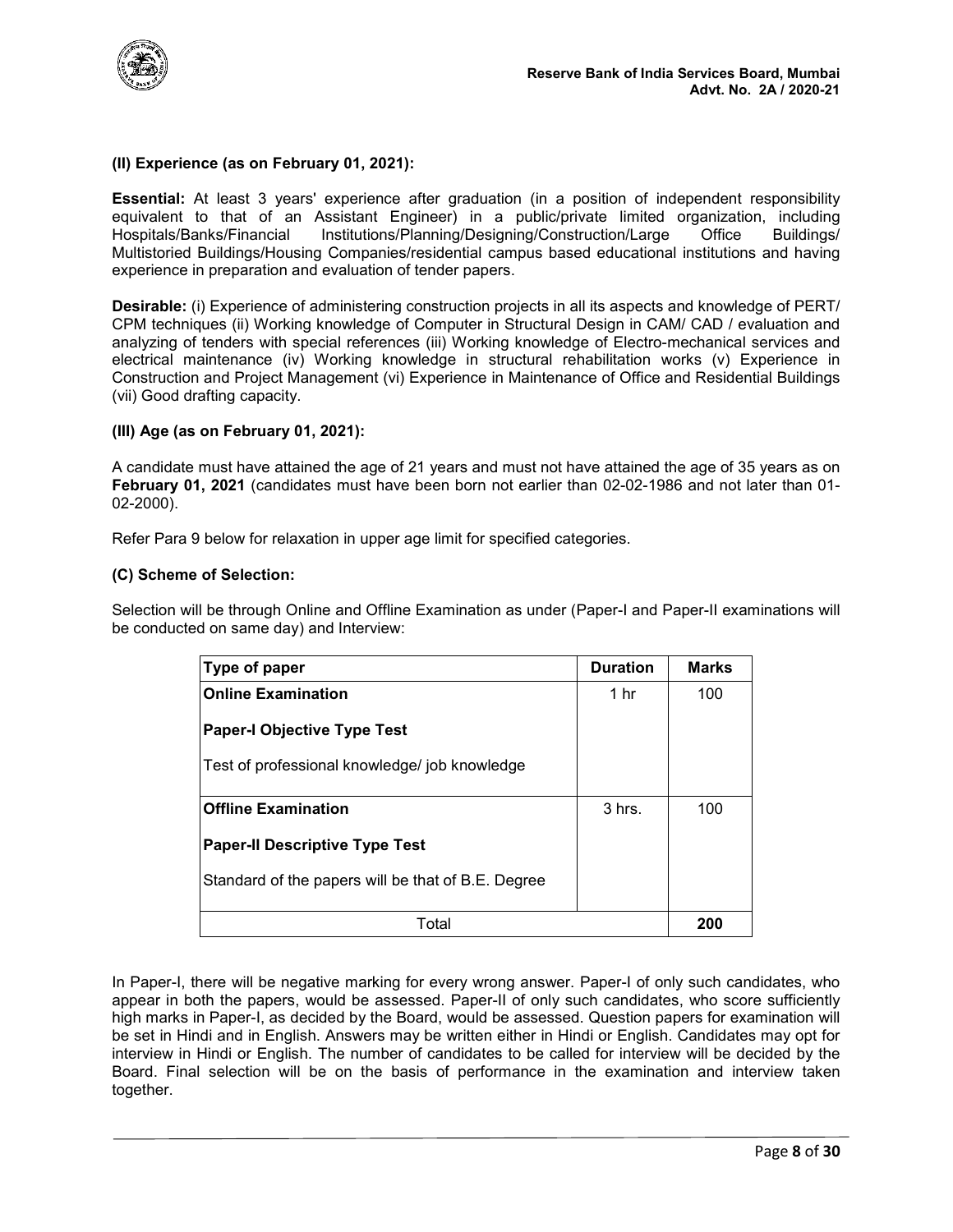

### **4. ASSISTANT MANAGER (RAJBHASHA)**

**(A) Job requirements:** (i) Translation from English to Hindi and vice-versa of various references, documents, manuals and other publications of the Bank and arranging for printing thereof; (ii) Implementation of Government instructions regarding use of Hindi in the Bank; and (iii) Administration of Hindi Teaching Scheme for the Bank's staff.

#### **(B) Eligibility Criteria:**

#### **(I) Educational Qualifications (as on February 01, 2021):**

**Essential:** (i) Second Class Master's Degree in Hindi/Hindi Translation with English as Core/Elective/Major subject at the Bachelor's Degree level; **OR** (ii) Second Class Master's Degree in English with Hindi as Core/Elective/Major subject at the Bachelor's Degree level; **OR** (iii) Second Class Master's Degree in Sanskrit / Economics / Commerce with English and Hindi as Core/Elective/Major subject at the Bachelor's Degree level. (In lieu of a subject of Hindi at Bachelor's Degree level, one may have recognized Hindi qualification equivalent to a Bachelor's Degree); **OR** (iv) Master's Degree in both English and Hindi/Hindi Translation, of which one must be Second Class.

Please also refer Para 6 below on Note on Educational Qualifications.

**Desirable:** Knowledge of bi-lingual word processing.

#### **(II) Age (as on February 01, 2021):**

A candidate must have attained the age of 21 years and must not have attained the age of 30 years as on **February 01, 2021** (candidates must have been born not earlier than 02-02-1991 and not later than 01- 02-2000).

For candidates with Ph.D. qualification, the upper age limit will be 32 years. The maximum age relaxation applicable to SC/ST and OBC category candidates, even having Ph.D., will be 5 years and 3 years respectively if posts are reserved for them.

Refer Para 9 below for relaxation in upper age limit for specified categories.

#### **(C) Scheme of Selection:**

Selection will be through examination and interview. Date, Time and venue of examination will be mentioned in the Admit Card to be downloaded from RBI website [\(www.rbi.org.in\)](https://www.rbi.org.in/) at the appropriate time. Examination will have two Papers, Paper I - (Objective type) Online and Paper II - [(Computer/paper based) Written Examination] as under:

The examination will be conducted in the following pattern:

| No. | Sr. Tests                                                                                      | No. of<br><b>Questions</b> | <b>Maximum</b><br>marks | <b>Duration</b> |
|-----|------------------------------------------------------------------------------------------------|----------------------------|-------------------------|-----------------|
|     | <b>Online Examination Paper-I (Objective type)</b>                                             |                            |                         |                 |
|     | Reasoning                                                                                      | 35                         | 35                      | 30 minutes      |
| 2   | English language                                                                               | 35                         | 35                      | 30 minutes      |
| 3   | General Awareness with special reference to Banking,<br>Economics, Commerce and allied subject | 35                         | 35                      | 20 minutes      |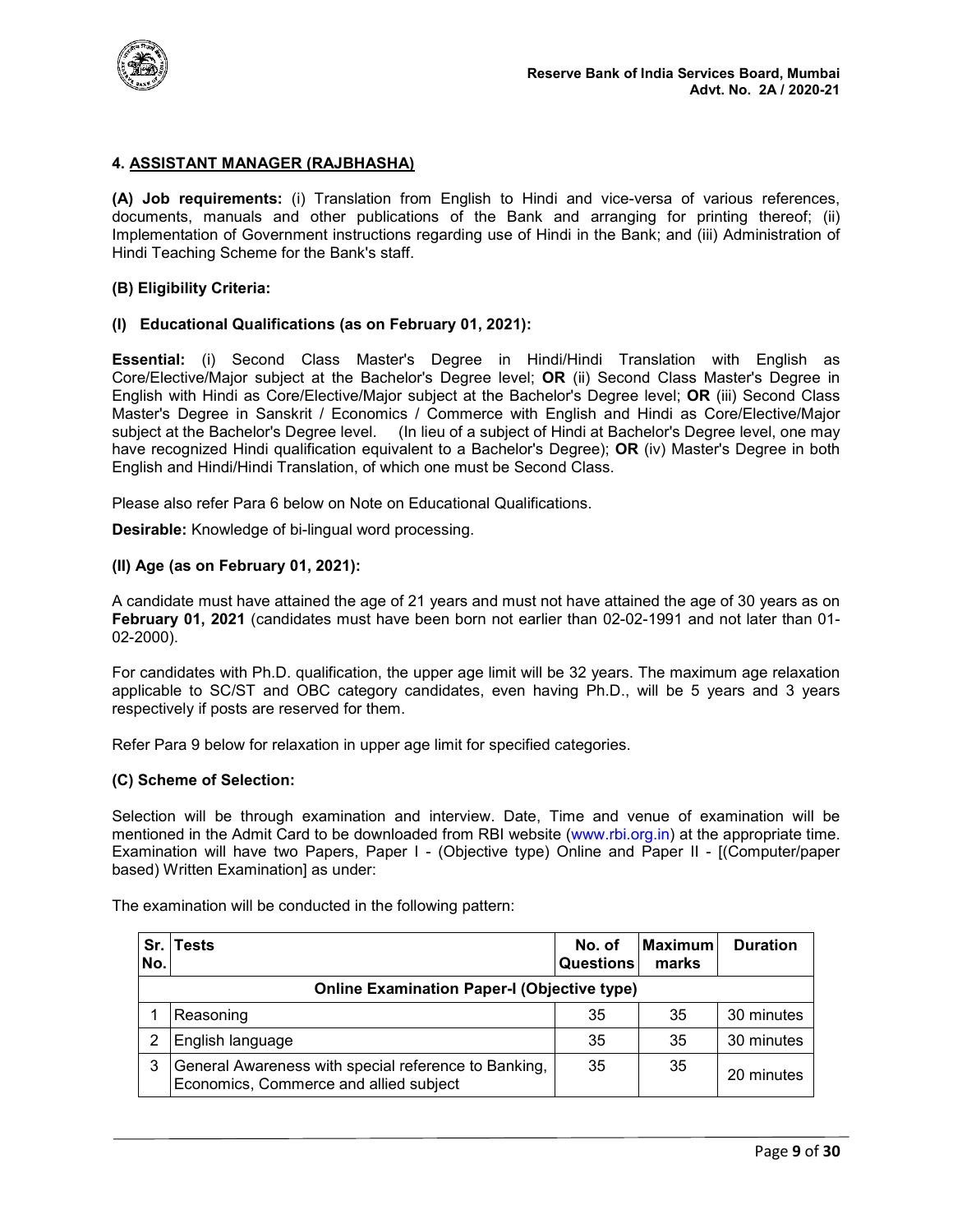

| 4 | Test of Professional Knowledge (including Official<br>Language) |     | 45  | 40 minutes |
|---|-----------------------------------------------------------------|-----|-----|------------|
|   | Sub Total                                                       | 150 | 150 |            |
|   | <b>Offline Examination Paper - II</b>                           |     |     |            |
|   | Descriptive Paper (Official Language)                           |     | 50  | 60 minutes |
|   | Grand Total                                                     |     | 200 |            |

In Paper-I, there will be negative marking for every wrong answer. The Paper-II examination will be of one-hour duration carrying 50 marks to assess candidates' ability to undertake translation from Hindi to English and vice-versa and basic knowledge of Official Language Policy of Government of India.

Paper-I and Paper-II examinations will be conducted on same day in the same session without any break. Question papers of Paper-I (except English language test) and Paper-II will be set bilingually in Hindi and English. Candidates can answer examination in Hindi or English (as applicable) at their option. Candidates can opt for interview in Hindi or English. Paper-II of only such candidates who score sufficiently high aggregate marks and minimum qualifying marks in each test in Paper-I, as decided by the Board, would be assessed. Candidates will be shortlisted for interview based on total marks obtained in Paper-I and Paper-II. Final selection will be done based on performance in examination and interview taken together.

# **5. ASSISTANT MANAGER (PROTOCOL & SECURITY)**

**(A) Job Requirements:** He/She will be responsible for (i) Watch and Ward arrangements as to internal security for guarding treasure vaults, passages, entry and exit points, surveillance through CCTV, monitoring, recording etc., in the Bank's Office Buildings (ii) Protocol duties (iii) Maintenance/Security of Bank's properties, and (iv) Control over the staff deployed for the purpose.

#### **(B) Eligibility Criteria:**

#### **(I) Experience (as on February 01, 2021):**

(i) The candidate should be an Officer with a minimum of five years of Commissioned Service in the Army/Navy/Air Force; OR

(ii) The candidate should be of the rank equivalent to Assistant Commandant with minimum five years' service as Assistant Commandant in Paramilitary Forces such as Border Security Force, Central Reserve Police Force, Assam Rifles, Indo-Tibetan Border Police, Central Industrial Security Force, Sashastra Seema Bal, Defence Security Corps, National Security Guard, Railway Protection Force, Rashtriya Rifles, Special Protection Force, Commando Battalion for Resolute Action, Special Frontier Force and Home Guards.

**Note:** Emergency Commissioned Officers/Short Service Commissioned Officers should have rendered at least five years continuous Military Service and have been released on completion of assignment (including those whose assignment is due to be completed within one year) otherwise than by way of dismissal or discharge on account of misconduct or inefficiency or on account of physical disability or have been released on account of physical disability attributable to Military Service or on invalidment. Emergency Commissioned Officers/Short Service Commissioned Officers who have completed their initial period of assignment of five years of Military Service but whose assignment has been extended beyond five years and in whose case the Ministry of Defence issues certificates that they would be released on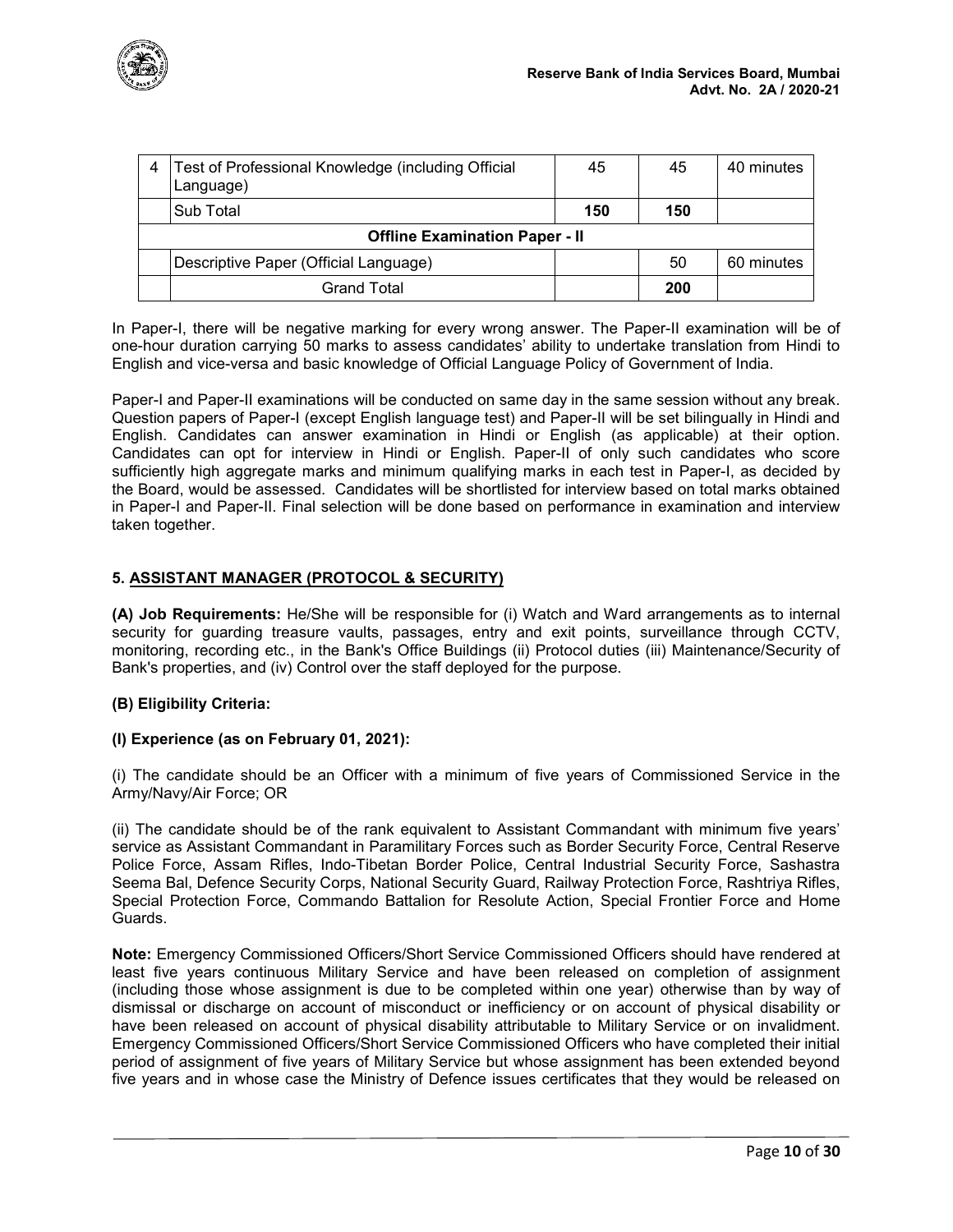

selection within three months from the date of receipt of offer of appointment, may submit a copy of this certificate along with the printed copy of online application for the post (if shortlisted for the interview).

**(II) Age (as on February 01, 2021):** A candidate must have attained the age of 25 years and must not have attained the age of 40 years as on **February 01, 2021** (**no relaxation for any category**). The candidate must have been born not earlier than 02-02-1981 and not later than 01-02-1996.

**(C) Scheme of Selection:** Selection will be through Online examination and Interview. The candidates who qualify in the online test, in the order of merit, as decided by the Board depending on the number of vacancies will be interviewed for their final selection. The structure of the online test is indicated below:

| Sr.<br>No. | Name of the test                                                        | Number of<br>questions | <b>Maximum</b><br>marks | <b>Duration</b>  |
|------------|-------------------------------------------------------------------------|------------------------|-------------------------|------------------|
| 1.         | <b>Test of Reasoning</b>                                                | 50                     | 50                      | 35 minutes       |
| 2.         | Test of English Language                                                | 50                     | 25                      | 35 minutes       |
| 3.         | Test of General Awareness with special<br>reference to Banking Industry | 50                     | 50                      | 20 minutes       |
| 4.         | Test of Professional Knowledge                                          | 50                     | 75                      | 30 minutes       |
|            | TOTAL                                                                   | 200                    | 200                     | <b>Two Hours</b> |

There will be negative marking for every wrong answer. Question papers (except English language test) will be set bilingually in Hindi and English. Candidates can answer examination in Hindi or English (as applicable) at their option. Candidates can opt for interview in Hindi or English.

**(D) For Syllabus for the Online examination, please see [Appendix-II](#page-24-1) B, which is available on the Bank's website [www.rbi.org.in](https://www.rbi.org.in/)**

# **6. NOTE: FOR EDUCATIONAL QUALIFICATIONS (For all the above posts):**

(1) Some Universities/Institutes/Boards do not award Class or percentage of marks and allot Aggregate Grade Points (e.g. CGPA/OGPA/CPI, etc.). In case University/Institute/Board defines criteria for conversion of Aggregate Grade Point into percentage of marks, the same will be accepted. However, where the University/ Institute/Board does not define criteria for conversion of Aggregate Grade Point into percentage of marks, in the degree/passing certificates, the undefined parameter(s) would be worked out as under:

| Equivalent CGPA/OGPA/CPI or similar<br>terminologies allotted on a 10 point scale | <b>Aggregate</b><br><b>Percentage of Marks</b> |
|-----------------------------------------------------------------------------------|------------------------------------------------|
| 6.75                                                                              | 60%                                            |
| 6.25                                                                              | 55%                                            |
| 5 75                                                                              | 50%                                            |

(2) Aggregate Grade Point or percentage of marks where awarded would mean aggregate over the entire duration of the course.

(3) Where the Aggregate Grade Point (CGPA/OGPA/CPI, etc.) is awarded out of a number other than 10, it will be normalized out of 10 and computed as per item (1) above.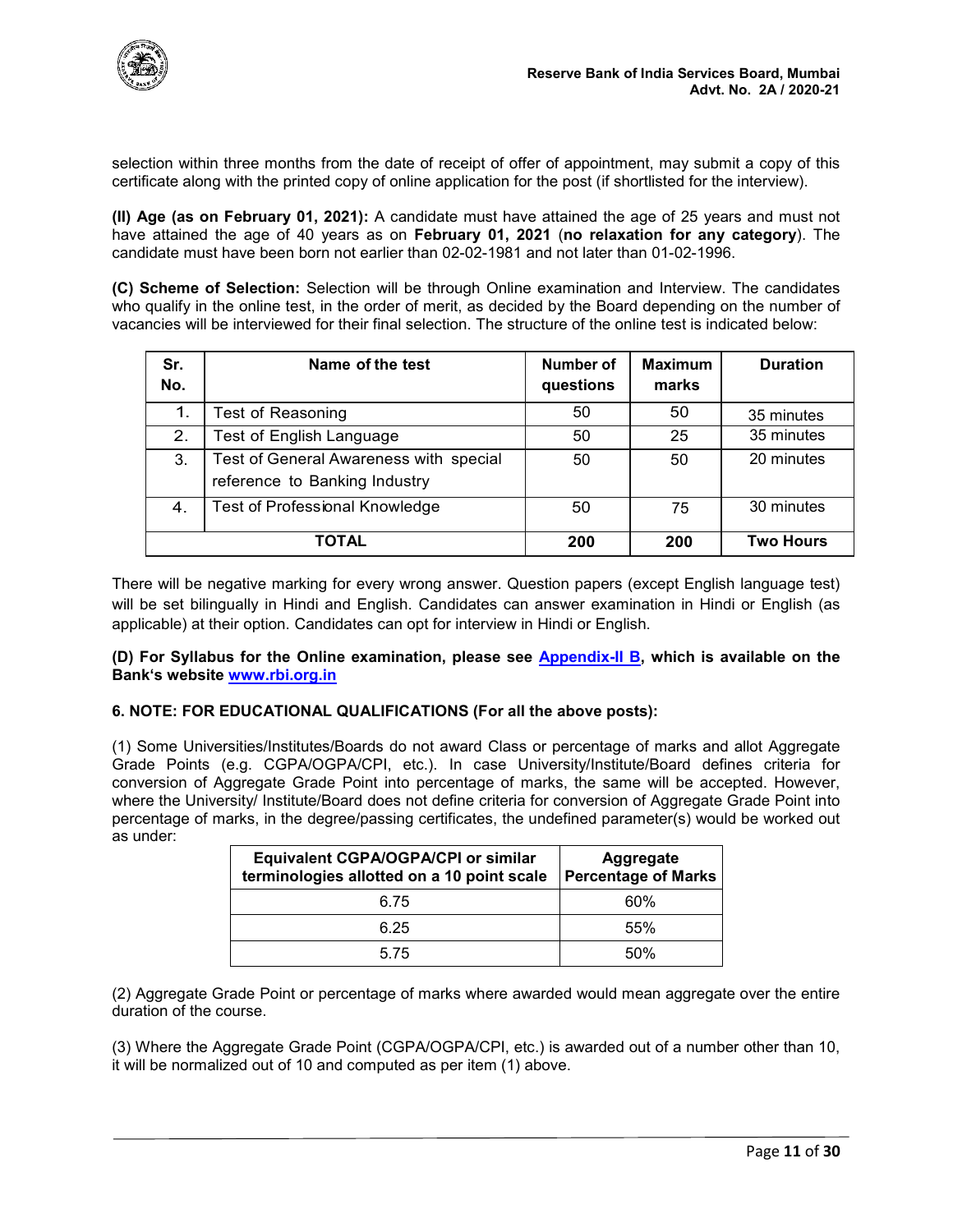

# **7. APPLICATION FEE AND INTIMATION CHARGES (NON-REFUNDABLE) (For all the above posts):**

| Sr.<br>No.     | Category                                                                                                                                                                                                                                                                                                                                                                                                                                                                                                                                                                                                                                                                      | <b>Charges</b>                               | Amount * |  |  |  |
|----------------|-------------------------------------------------------------------------------------------------------------------------------------------------------------------------------------------------------------------------------------------------------------------------------------------------------------------------------------------------------------------------------------------------------------------------------------------------------------------------------------------------------------------------------------------------------------------------------------------------------------------------------------------------------------------------------|----------------------------------------------|----------|--|--|--|
| 1 <sub>1</sub> | SC/ST                                                                                                                                                                                                                                                                                                                                                                                                                                                                                                                                                                                                                                                                         | Intimation Charges only                      | ₹ 100/-  |  |  |  |
| 2 <sub>1</sub> | GEN / OBC / PwBD/ EWS                                                                                                                                                                                                                                                                                                                                                                                                                                                                                                                                                                                                                                                         | Application Fee including intimation charges | ₹ 600/-  |  |  |  |
| 3.             | STAFF@                                                                                                                                                                                                                                                                                                                                                                                                                                                                                                                                                                                                                                                                        | Nil                                          | Nil      |  |  |  |
|                | Bank/Transaction charges are to be<br>the<br>candidate.<br>borne<br>by<br>@ Fee/ Intimation charges waiver is only for those employees of RBI (Staff Candidates) who<br>satisfy the eligibility criteria separately stipulated by the Bank vide its circular CO. HRMD. No. G-<br>75/5599/05.01.01/2013-2014 dated December 20, 2013. Their status as staff candidate will be<br>verified at the time of interview. In case, they are not eligible to be treated as staff candidates (in<br>terms of above referred HRMD circular), they are advised to indicate themselves as non-staff<br>candidates and pay fees/ intimation charges as applicable to non-staff candidates. |                                              |          |  |  |  |

Fee/Intimation charges once paid will NOT be refunded on any account. Fee/Intimation Charges are required to be paid **only** in the manner prescribed in [Appendix-I](#page-19-0) para 'C' of detailed advertisement available on our web site **[www.rbi.org.in](https://www.rbi.org.in/)**

#### **8. EXAMINATION CENTRES (For all the above posts)**

| Name of the Centre      | Code No. | <b>Name of the Centre</b> | Code No. |
|-------------------------|----------|---------------------------|----------|
| Ahmedabad - Gandhinagar | (11)     | Jammu                     | (21)     |
| Bengaluru               | (12)     | Kanpur                    | (22)     |
| <b>Bhopal</b>           | (13)     | Kochi                     | (23)     |
| l Bhubaneswar           | (14)     | Lucknow                   | (24)     |
| <u>Kolkata</u>          | (15)     | Mumbai/ Navi Mumbai       | (25)     |
| Chandigarh - Mohali     | (16)     | Nagpur                    | (26)     |
| l Chennai               | (17)     | Delhi NCR                 | (27)     |
| Guwahati                | (18)     | Patna                     | (29)     |
| Hyderabad               | (19)     | Pune                      | (30)     |
| Jaipur                  | (20)     | Thiruvananthapuram        | (31)     |

'Examination' may be held at the following centres:

Candidates can select only one centre and must indicate its name and code no. in the Online application. The Centre and date(s) of Examination are liable to be changed at Board's discretion. In the event of cancellation of examination at any centre, the Board may at its discretion allot an alternative centre to the candidates concerned. Candidates admitted to the examination will be intimated dates, time table and venue of examination through Admit Card. **Request for change of centre will not be entertained**.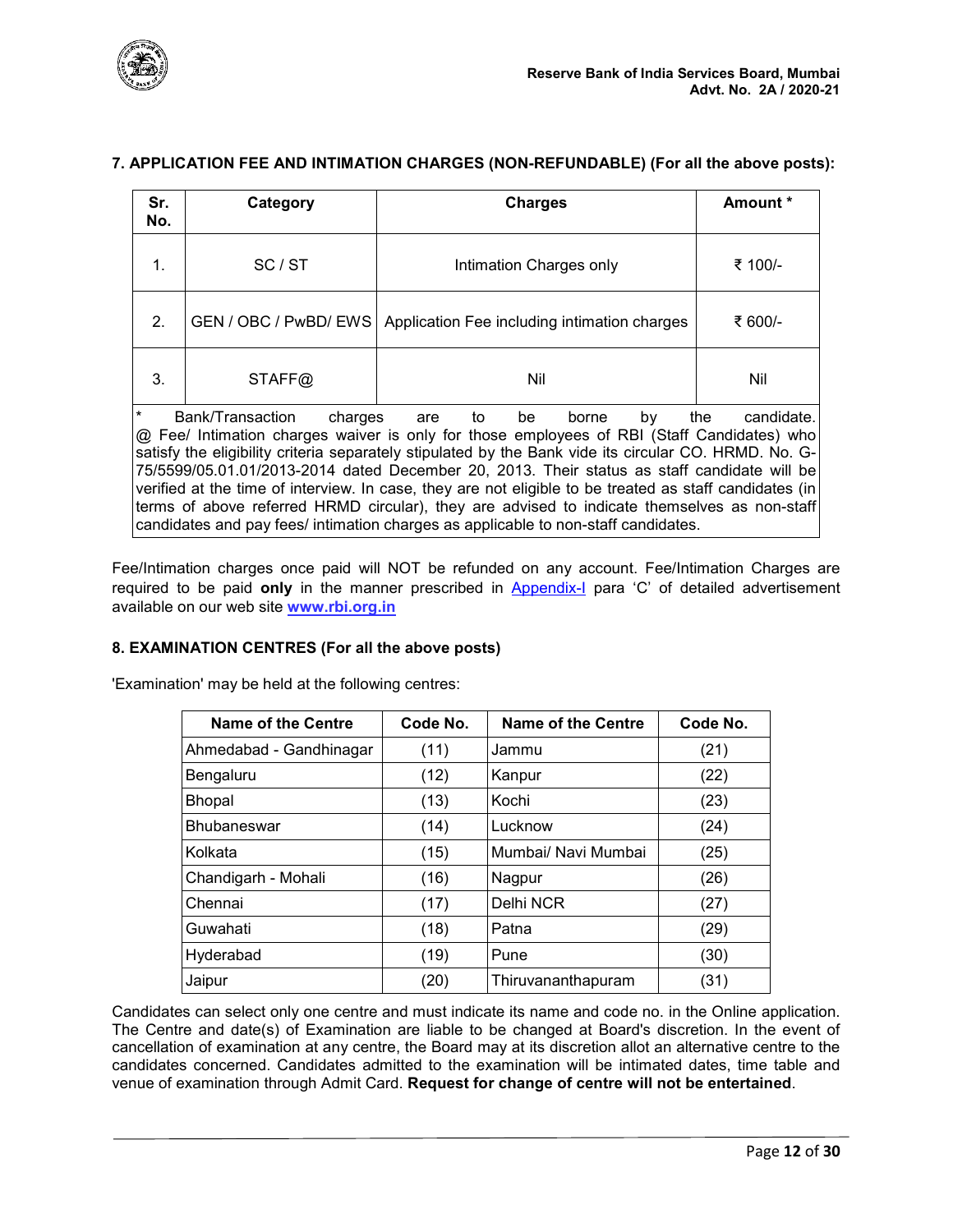

**Note: Previous descriptive question papers up to 2015/16 for the posts of Legal officer/ Manager (Tech-Civil) and AM (Rajbhasha) are available on Bank's website [\(www.rbi.org.in\)](https://www.rbi.org.in/)**

#### **9. RELAXATION IN THE UPPER AGE LIMIT for the above posts, as applicable.**

Upper age is relaxable by-

(a) Three years in the case of OBC candidates, **if the posts are reserved for them**.

(b) Five years in the case of: i) SC/ST candidates, **if the posts are reserved for them** ii) Ex-employees of banking institutions whose services had to be terminated for reasons of economy or as a result of bank going into liquidation and personnel retrenched from Government Offices after at least one year's service and currently registered with Employment Exchange, iii) Ex-servicemen (including Emergency Commissioned Officers/Short Service Commissioned Officers) provided applicants have rendered at least five years continuous Military Service and have been released on completion of assignment (including those whose assignment is due to be completed within one year) otherwise than by way of dismissal or discharge on account of misconduct or inefficiency or on account of physical disability or have been released on account of physical disability attributable to Military Service or on invalidment, iv) Emergency Commissioned Officers/Short Service Commissioned Officers who have completed their initial period of assignment of five years of Military Service but whose assignment has been extended beyond five years and in whose case the Ministry of Defence issues certificates that they would be released on selection within three months from the date of receipt of offer of appointment.

(c) 10 years for PwBD (GEN/EWS) and PWBD (OBC/SC/ST) candidates wherever vacancies are not reserved for OBC/SC/ST candidates; 13 years for PwBD (OBC) candidates where vacancies are reserved for OBC candidates; and 15 years for PwBD (SC/ST) candidates where vacancies are reserved for SC/ST candidates.

(d) For eligible staff candidates, the relaxation in age limit is according to RBI Circular CO.HRMD.No.G-75/5599/05.01.01/2013-14 dated December 20, 2013.

#### **NOTE: CUMULATIVE AGE RELAXATION WILL NOT BE AVAILABLE EITHER UNDER THE ABOVE ITEMS OR IN COMBINATION WITH ANY OTHER ITEMS.**

#### **10. SERVICE CONDITIONS / CAREER PROSPECTS:**

#### **(i) Pay Scale:**

**(A) For Grade 'A' Officers:** Selected candidates will draw a starting basic pay of ₹28,150/-p.m. in the scale of ₹28,150-1550(4)-34350-1750(7)-46600-EB-1750(4)-53600-2000(1)-55600 applicable to Officers in Grade 'A'. They will also be eligible for Dearness Allowance, Local Compensatory Allowance, House Rent Allowance, Special Allowance and Grade Allowance as per rules in force from time to time. At present, initial monthly gross emoluments are approximately ₹63,656/- (approx.).

**(B) For Grade 'B' Officers:** Selected Candidates will draw a starting basic pay of ₹35,150/- p.m. in the scale of ₹35150-1750(9)-50900-EB-1750(2)-54400-2000(4)-62400 applicable to Officers in Grade 'B'. They will also be eligible for Dearness Allowance, Local Compensatory Allowance, House Rent Allowance, Special Allowance and Grade Allowance as per rules in force from time to time. At present, initial monthly gross emoluments are approximately ₹83,202/- (approx.)

**Note:** For candidates possessing very high academic or professional qualification/ experience of significant value to the Bank, the Bank may, at its sole discretion, consider granting up to four advance increments. The Board, at its sole discretion, may consider requests for higher emoluments because of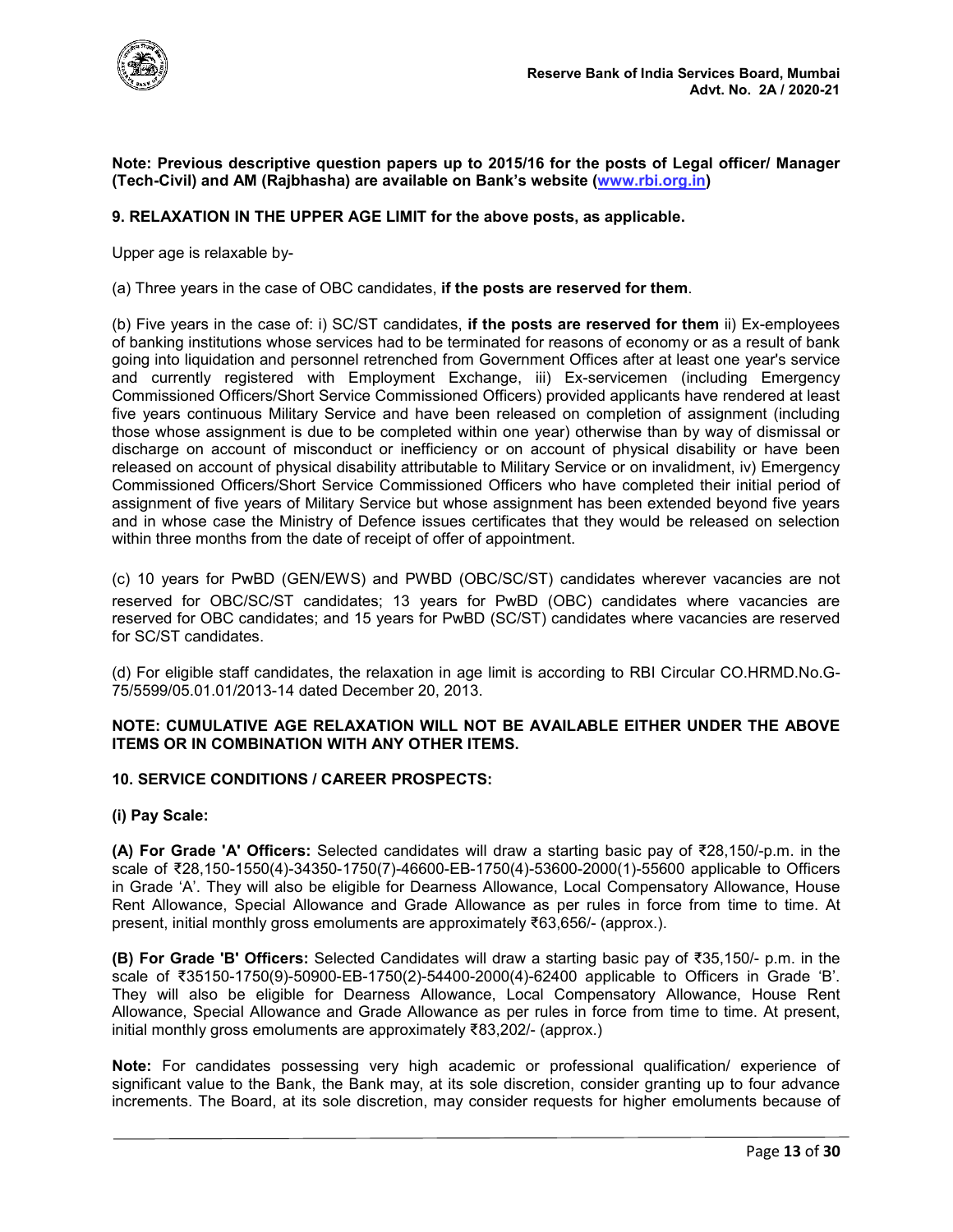

higher qualification/special experience of value to the Bank at the interview stage only. Such information may be furnished in the 'Bio-data Form' in the appropriate column. The number of increments will be maximum four. The Board/Bank will not entertain any request received after the interview. **Further, Pay Protection, as per Government of India instructions, will be provided to the candidates selected for the post of Assistant Manager (Protocol & Security)**.

**(ii) Perquisites:** Bank's accommodation subject to availability, reimbursement of expenses for maintenance of vehicle for official purpose, newspaper, telephone charges, book grant, allowance for furnishing of residence, etc., as per eligibility. Free dispensary facility besides reimbursement of medical expenses for OPD treatment/hospitalization as per eligibility. Interest free festival advance, Leave Fare Concession (once in two years for self, spouse and eligible dependents). Loans and Advances at concessional rates of interest for Housing, Vehicle, Education of children, Consumer Articles, Personal Computer, etc. Selected candidates will be governed by '**the defined contribution New Pension Scheme (NPS)**', in addition to the benefit of Gratuity.

(iii) At certain centres, limited numbers of residential quarters are available. Facility for securing residential accommodation on lease, however, exists at all centres.

(iv) Initial appointment will be on probation for a period of two years. At Bank's discretion, the probationary period may be extended up to a maximum period of four years.

- (v) There are reasonable prospects for promotion to higher grades.
- (vi) Selected candidates are liable to be posted and transferred anywhere in India.

## **11. HOW TO APPLY:**

- (a) Candidates are required to apply only online using the website **[www.rbi.org.in](https://www.rbi.org.in/)** and no other means/mode of application will be accepted. Detailed instructions for filling up [online](https://ibpsonline.ibps.in/rbisbvpfeb21/)  [applications](https://ibpsonline.ibps.in/rbisbvpfeb21/) are available at **[Appendix-I](#page-19-0)** which is available on the Bank's website [www.rbi.org.in.](https://www.rbi.org.in/) The applicants are advised to submit a single application; however, if due to any unavoidable situation, if he/she submits another/multiple applications, then he/she must ensure that application with the higher Registration ID (RID) is complete in all respects like applicants' details, examination centre, photograph, signature, left thumb impression and hand writing undertaking, fee etc. The applicants who are submitting multiple applications should note that only the last completed applications with higher RID shall be entertained by the Board and fee paid against one RID shall not be adjusted against any other RID.
- (b) All candidates, whether already in Government Service, Government owned industrial undertakings or other similar organisations, whether in a permanent or temporary capacity or as work charged employees other than casual or daily rated employees or those serving under the Public Enterprises are required to submit an undertaking in the Online application that they have informed in writing to their Head of Office/Department that they have applied for the Examination. Candidates should note that in case a communication is received from their employer by the Board withholding permission to the candidates applying for/appearing at the examination, their application will be liable to be rejected/candidature will be liable to be cancelled. At the time of joining, the recommended candidates will have to bring proper discharge certificates from their PSU/Government/Quasi -Government employer.

NOTE 1: While filling in his/her Application Form, the candidate should carefully decide about his/her choice of centre for the Examination. If any candidate appears at a centre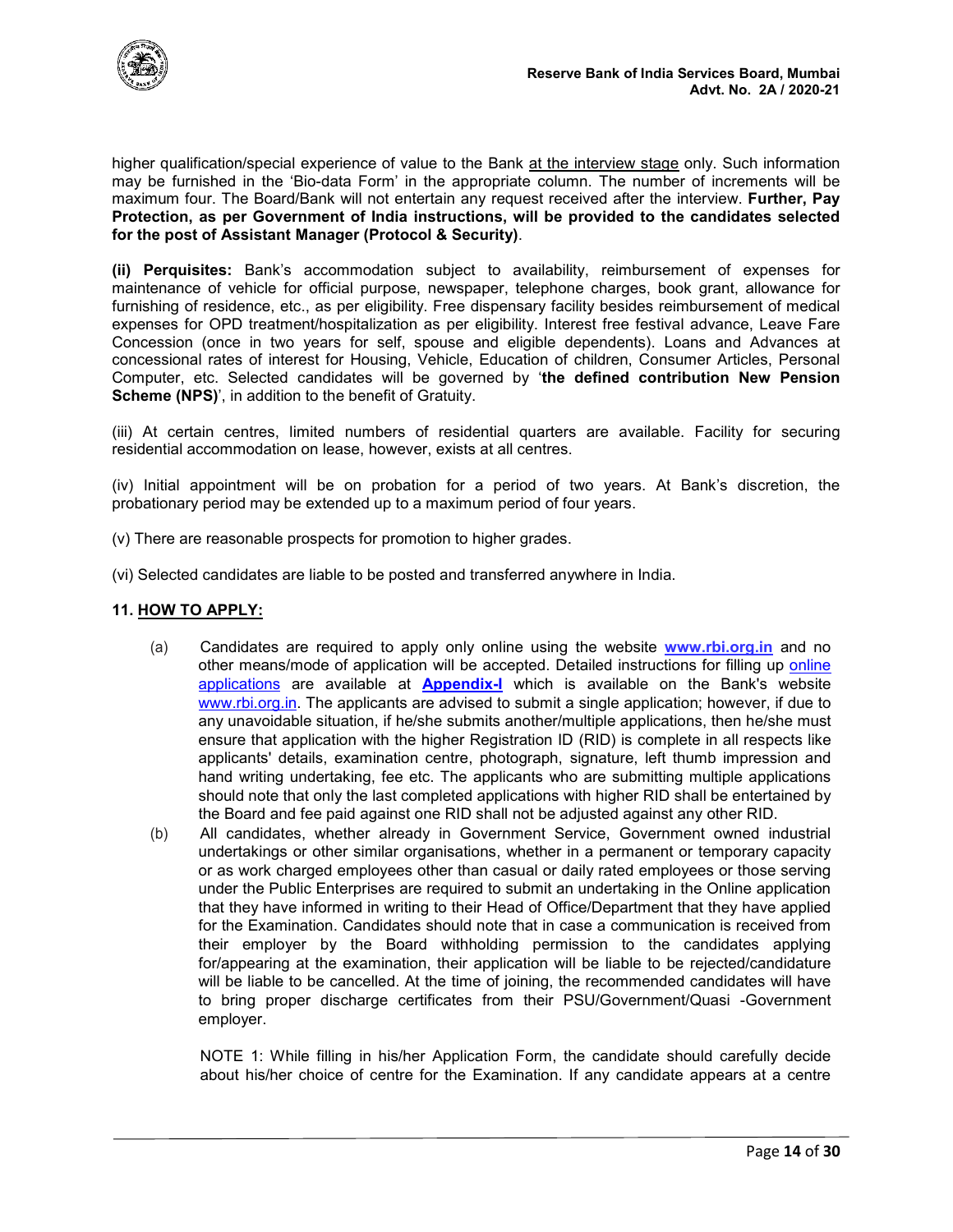

other than the one indicated by the Board in his/her Admit Card, the papers of such a candidate will not be evaluated and his/her candidature will be liable to cancellation.

NOTE 2: **Use of Scribe:** Suitable provisions for information regarding use of scribes by the blind candidates and candidates with Locomotor Disability including Cerebral Palsy, Leprosy Cured, Dwarfism, Acid Attack Victims and Muscular Dystrophy and candidates with multiple disabilities (as provided under Para 1 - Note II above for PwBD candidates) where dominant (writing) extremity is affected to the extent of slowing the performance of function (minimum of 40% impairment) have been made in the online application at the time of the initial online application itself.

NOTE 3: **Availing of compensatory time:** Suitable provision for information regarding availing of compensatory time by the blind candidates and candidates with Locomotor Disability including Cerebral Palsy, Leprosy Cured, Dwarfism, Acid Attack Victims and Muscular Dystrophy and candidates with multiple disabilities (as provided under Para 1 Note II above for PwBD candidates) where dominant (writing) extremity is affected to the extent of slowing the performance of function (minimum of 40% impairment) whether availing the facility of scribe or not have also been made available at the time of the initial online application itself.

NOTE 4: Candidates are not required to submit along with their applications any certificate in support of their claims regarding Age, Educational Qualifications, Scheduled Castes/ Scheduled Tribes/Other Backward Classes/EWSs and PwBD, etc. which will be verified at the time of the Interview only. Candidates belonging to the OBC category should have OBC certificate issued on or after **February 01, 2020.** For EWSs candidates, the Income and Asset certificate should be issued by a Competent Authority in the format as prescribed in DoPT Office Memorandum No.36039/1/2019-Estt(Res) dated January 31, 2019. The candidate may please note that they should be in possession of "Income and Assets Certificate" as per extant DoPT guidelines on or before the closure of online application date. In case they are not in possession of the said certificate before the closing date of online application, such EWS candidates should apply under "General (GEN)" category.

The candidates applying for the posts should ensure that they fulfil all the eligibility conditions for admission to the Examination before the closure of ONLINE application date. Their admission at all the stages of examination for which they are admitted by the Board viz. Paper-I, Paper-II or Interview Test will be purely provisional, subject to their satisfying the prescribed eligibility conditions. If on verification at any time before or after the Examinations and Interview Test, it is found that they do not fulfil any of the eligibility conditions, their candidature for the examination will be cancelled by the Board. If any of their claims is found to be incorrect, they may render themselves liable to disciplinary action by the Board. A candidate who is or has been declared by the Board to be guilty of:

- (i) Obtaining support for his/her candidature by the following means, namely:-
	- (a) offering illegal gratification to, or
	- (b) applying pressure on, or
	- (c) blackmailing, or threatening to blackmail any person connected with the conduct of the examination, or
- (ii) impersonating, or
- (iii) procuring impersonation by any person, or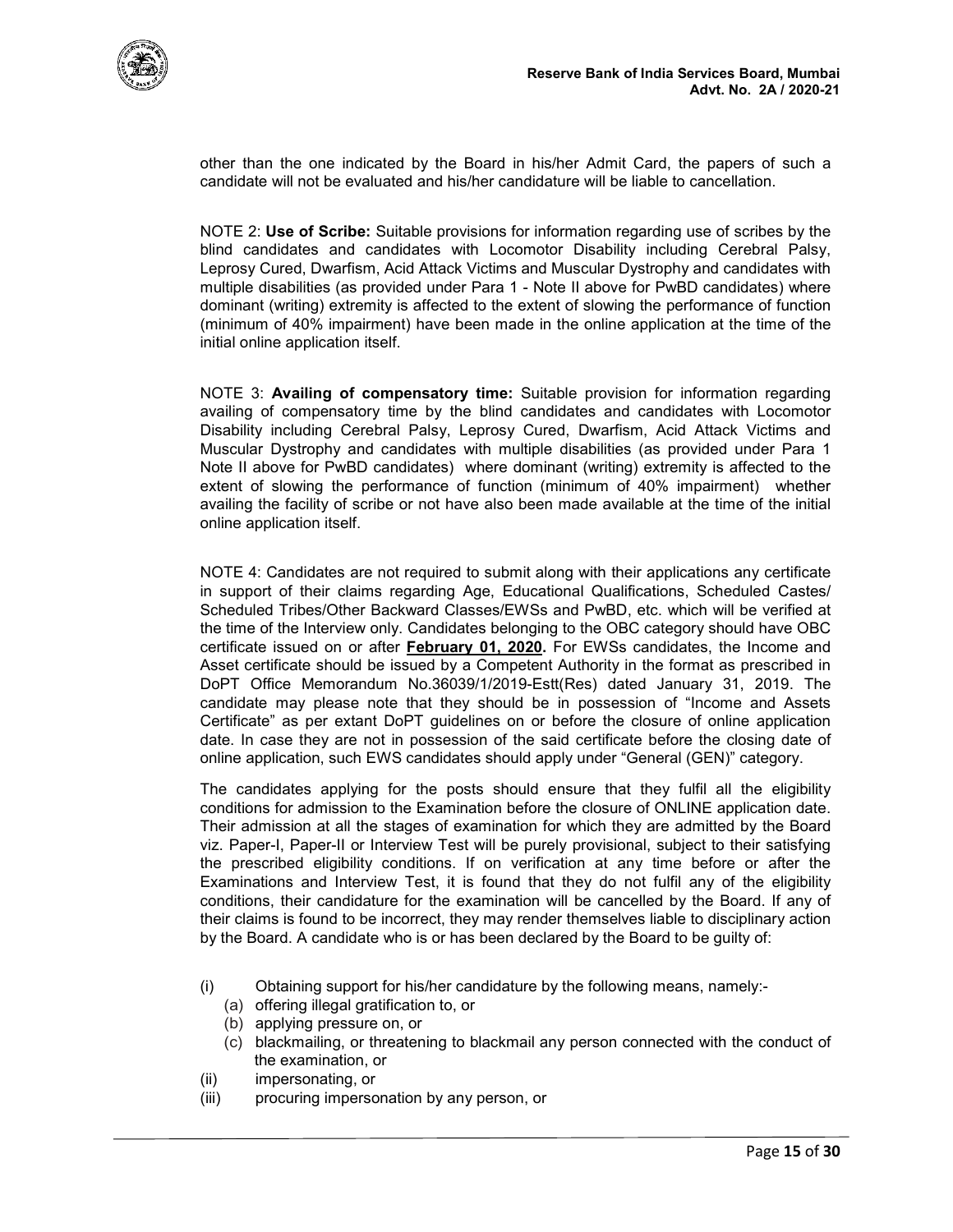

- (iv) submitting fabricated documents or documents which have been tampered with, or
- (v) making statements which are incorrect or false or suppressing material information, or
- (vi) resorting to the following means in connection with his/her candidature for the examination, namely
	- (a) obtaining copy of question paper through improper means,
	- (b) finding out the particulars of the persons connected with secret work relating to the examination.
	- (c) influencing the examiners, or
- (vii) using unfair means during the examination, or
- (viii) writing obscene matter or drawing obscene sketches in the scripts, or
- (ix) misbehaving in the examination hall including tearing of the scripts, provoking fellow examinees to boycott examination, creating a disorderly scene and the like, or
- (x) using a scribe / availing compensatory time in examination despite being ineligible, or
- (xi) harassing or doing bodily harm to the staff employed by the Board for the conduct of their examinations, or
- (xii) being in possession of or using mobile phone or any electronic equipment or device or any other equipment capable of being used as a communication device like voice assistance during the examination, or
- (xiii) violating any of the instructions issued to candidates along with their Admission Certificates permitting them to take the examination, or
- (xiv) attempting to commit or as the case may be abetting the commission of all or any of the acts specified in the foregoing clauses; may in addition to rendering himself/herself liable to criminal prosecution, be liable:
	- 1. to be disqualified by the Board from the examination for which he/she is a candidate and/or
	- 2. to be debarred either permanently or for a specified period (i) by the Board from any examination or selection held by them; (ii) by the Bank from any employment under them; (iii) dismissal from service by the Bank if he / she is already in Bank's employment; and (iv) if he/she is already in some other service, the Board writing to his/her employer for taking disciplinary action.

Provided that no penalty shall be imposed except after (i) giving the candidate an opportunity of making such representation, in writing as he/she may wish to make in that behalf; and (ii) taking the representation, if any, submitted by the candidate within the period allowed to him/her into consideration.

## **12. LAST DATE OF RECEIPT OF APPLICATIONS**: The Online Applications can be filled up to **March 10, 2021 till 06:00 PM.**

#### **13. GENERAL INSTRUCTIONS**:

(a) **Correspondence with the Board**: The Board will not enter into any correspondence with the candidates about their candidature except in the following cases: **The eligible candidates shall be issued an Admit Card two weeks before the commencement of the examination. The Admit Card will be made available on the Bank's website [www.rbi.org.in](https://www.rbi.org.in/) for downloading by candidates. No Admit Card will be sent by post. If a candidate does not receive his e-Admit Card or any other communication regarding his/her candidature for the examination two weeks before**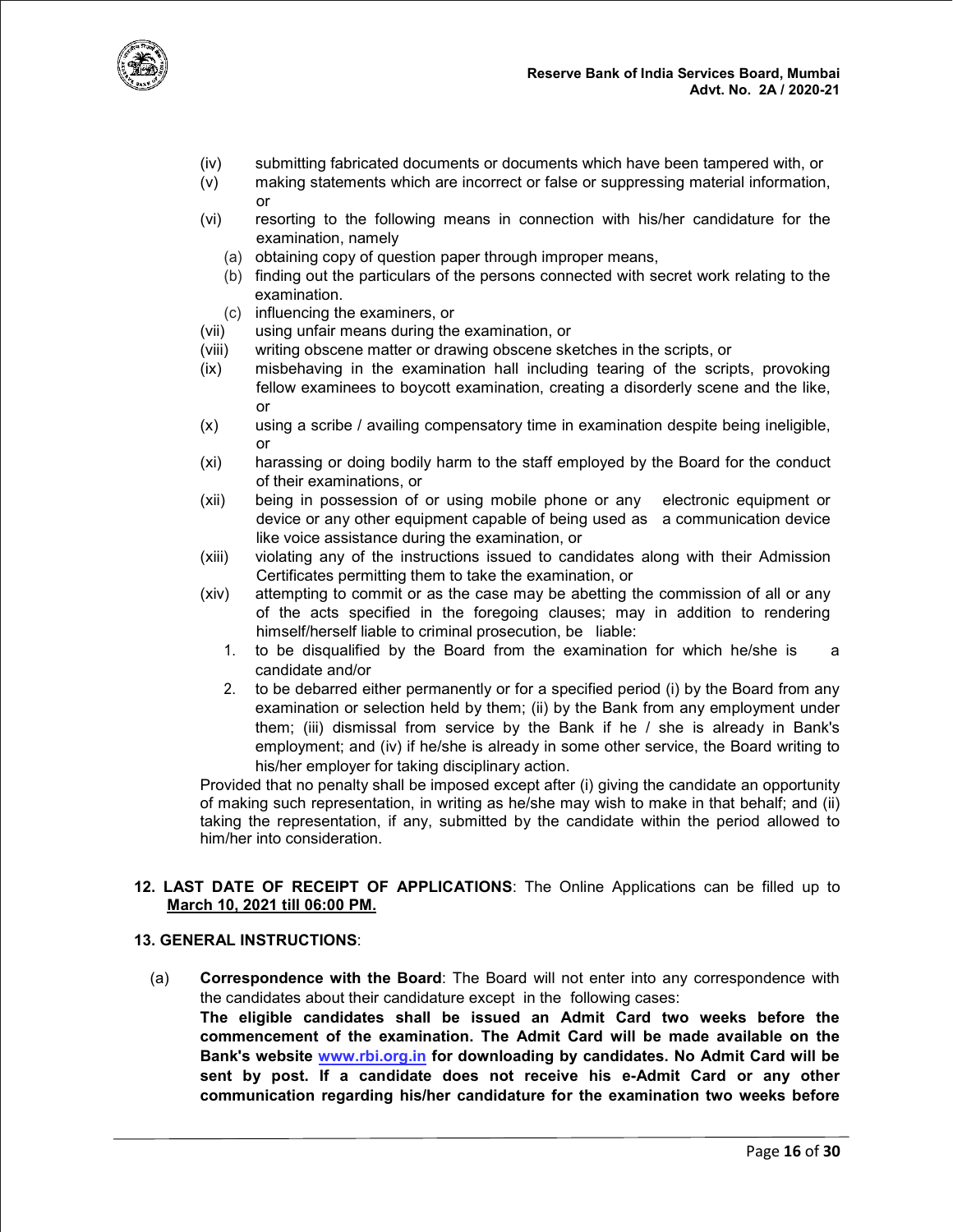

# **the commencement of the examination, he/she should at once contact the help facility as mentioned above.**

- (b) No candidate will ordinarily be allowed to take the examination unless he/she holds an Admit Card for the examination. On downloading of e- Admit Card, check it carefully and bring discrepancies/errors, if any, to the notice of Board immediately.
- (c) PROOF OF IDENTITY TO BE SUBMITTED AT THE TIME OF EXAMINATIONS: At the time of appearing for the examination, candidates are required to produce a currently valid photo identity card, in original, and a photocopy of the same in addition to the Admit Card. Acceptable photo identity cards are PAN Card/ Passport/ Driving Licence/ Voter's Card/ Bank Passbook with photograph/ Photo identity proof issued by a Gazetted Officer on official letterhead/ Photo identity proof issued by a People's Representative on official letterhead/ valid recent Identity Card issued by a recognised college / University/ e-Aadhar card / Aadhar card with a photograph/ Employee ID/ Bar Council Identity card with photograph. The candidate's identity will be verified with respect to his/her details on the Admit Card /Examination Call Letter, in the Attendance List and requisite documents submitted. If identity of the candidate is in doubt the candidate may not be allowed to appear for the Examination.

**Note: Candidates have to produce in original the photo identity proof and submit a photocopy of the photo identity proof along with Admit Card/ Examination Call Letter while attending each shift of the examination without which they will not be allowed to take up the examination. Candidates will have to carry two/three photocopies of photo ID proof, as there will be two/three shifts. Candidates must note that the name (provided during the process of registration) as appearing on the call letters should exactly match the name as appearing on the photo identity proof, certificates, mark-sheets. Female candidates who have changed first/last/middle name post marriage must take special note of this. In case of candidates who have changed their name, will be allowed only if they produce - original Gazette Notification/their original marriage certificate/affidavit in original, together with a photocopy. If there is any mismatch between the name indicated in the Admit Card/ Examination Call Letter and Photo Identity Proof, the candidate will not be allowed to appear for the examination.**

- (d) The Board would be analyzing the responses of all appeared candidates to detect abnormal similarity of responses. On the basis of such an analysis, if it is found that the responses have been shared and scores obtained are not genuine/ valid, the Board reserves the right to cancel his/her candidature.
- (e) Board does not assume any responsibility for the candidates not being able to submit their applications within the last date or on account of any other reason beyond the control of the Board.
- (f) The candidates should note that their admission to the examination will be purely provisional based on the information given by them in the Application Form. This will be subject to verification of all the eligibility conditions by the Board / Bank. The mere fact that an Admit Card has been issued to a candidate, will not imply that his/her candidature has been finally cleared by the Board or that entries made by the candidate in his/her application for the Preliminary examination have been accepted by the Board as true and correct. Candidates may note that the Board takes up the verification of eligibility conditions of a candidate, with reference to original documents, only after the candidate has qualified for the interview. Unless candidature is formally confirmed by the Board, it continues to be provisional. The decision of the Board as to the eligibility or otherwise of a candidate for admission to the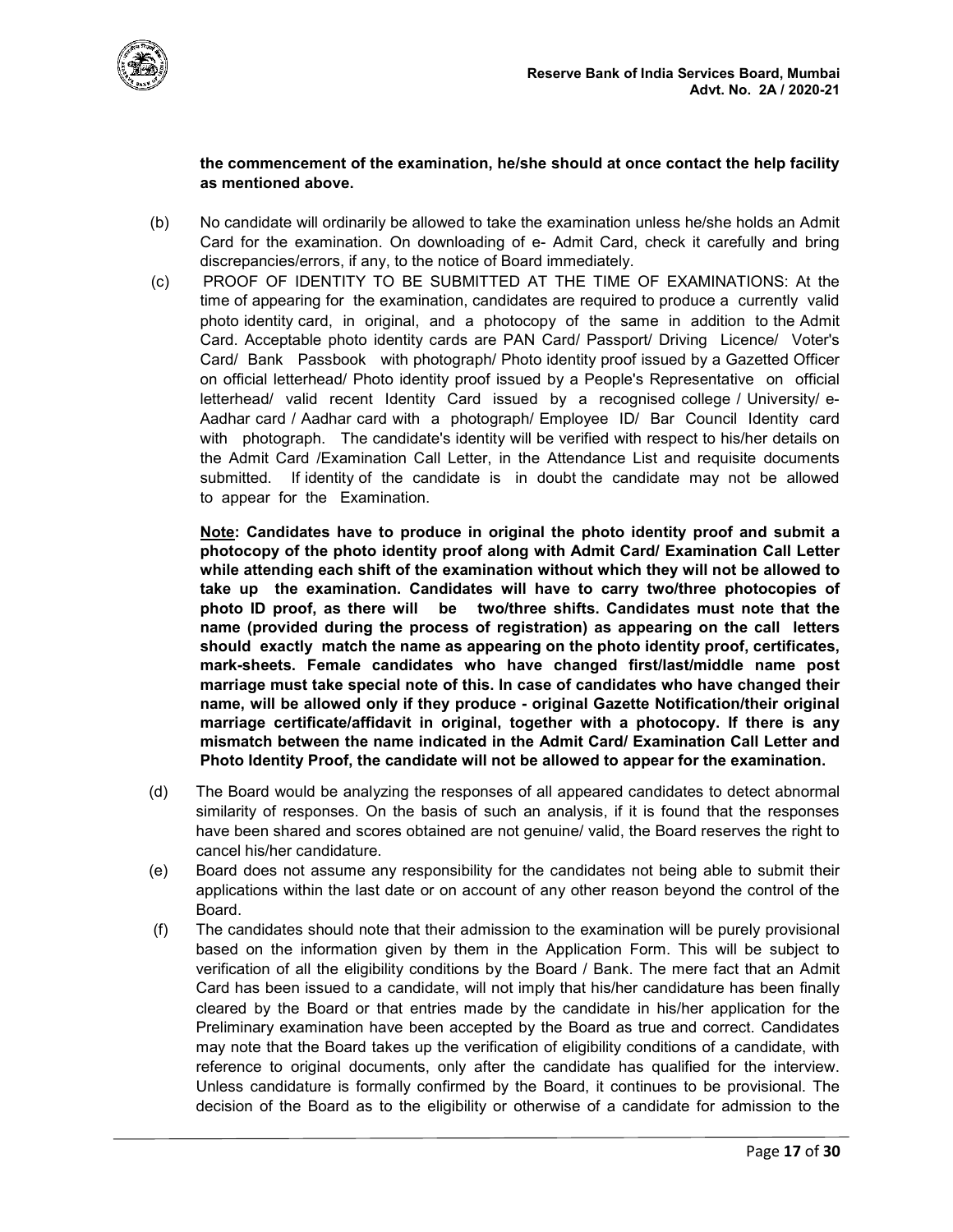

Examination shall be final.

- (g) Candidates should note that the name in the Admit card in some cases, may be abbreviated due to technical reasons.
- (h) The possibility for occurrence of some problems in the administration of the examinations cannot be ruled out completely, which may impact test delivery and/ or result from being generated. In that event, every effort will be made to rectify such problem, which may include movement of candidates, delay in test. Conduct of a re-exam is at the absolute discretion of Board/test conducting body. Candidates will not have any claim for a re-test. Candidates not willing to move or not willing to participate in the delayed process of test delivery shall be summarily rejected from the process.
- (i) Candidates are advised to keep their e-mail ID/mobile number alive for receiving advices viz. Admit Card/Interview letters, etc. Candidates may check e-mails/SMS regularly. The Board does not send any communication through any other mode.
- (j) The posts are also open to the employees of RBI (Staff Candidates) who satisfy the eligibility criteria separately stipulated by the Bank vide their circular CO. HRMD.No.G-75/ 5599/ 05.01.01/ 2013-2014 dated December 20, 2013 and who apply Online within the closing date. Their status as staff candidate will be verified at the time of interview.
- (k) The Board does not furnish the mark-sheet to candidates. Marks obtained in Examination and Interview will be made available on the Bank's web-site in an interactive mode only after declaration of the final result.
- (l) Any canvassing by or on behalf of the candidates or to bring political or other outside influence with regard to their selection/recruitment shall be considered as disqualification.
- (m) In all matters regarding eligibility, conduct of examinations, interviews, assessment, prescribing minimum qualifying standards in both the Examination and interview, in relation to number of vacancies and communication of result, the Board's decision shall be final and binding on the candidates and no correspondence shall be entertained in this regard.
- (n) The eligibility for availing reservation against the vacancies reserved for the persons with Benchmark disabilities shall be the same as prescribed in "Rights of Persons with Disabilities (RPWD) Act 2016" Provided further that the persons with Benchmark disabilities shall also be required to meet special eligibility criteria in terms of physical requirements/functional classification (abilities/disabilities) consistent with requirements prescribed.
- (o) A candidate will be eligible to get the benefit of community reservation only in case the particular caste to which the candidates belong is included in the list of reserved communities issued by the Central Government. If a candidate indicates in his/her application form that he/she belongs to General category but subsequently writes to the Board to change his/her category to a reserved one, such request shall not be entertained by the Board. Similar principle will be followed for EWS/PwBD categories also. In case of a candidate unfortunately becoming physically disabled during the course of the examination process, the candidate should produce valid document showing him/her acquiring a disability to the extent of 40% or more as defined under RPWD Act, 2016 to enable him/her to get the benefits of PwBD reservation.
- (p) Candidates seeking reservation / relaxation benefits available for SC/ST/OBC/EWS/PwBD/ Ex-servicemen must ensure that they are entitled to such reservation/ relaxation as per eligibility prescribed. **They should also be in possession of all the requisite certificates in the prescribed format in support of their claim as stipulated for such benefits and these certificates should be dated earlier than the due date (closing date) of the application**.
- (q) Please note that corrigendum, if any, issued on the above advertisement, will be published only on the Bank's website [www.rbi.org.in.](https://www.rbi.org.in/)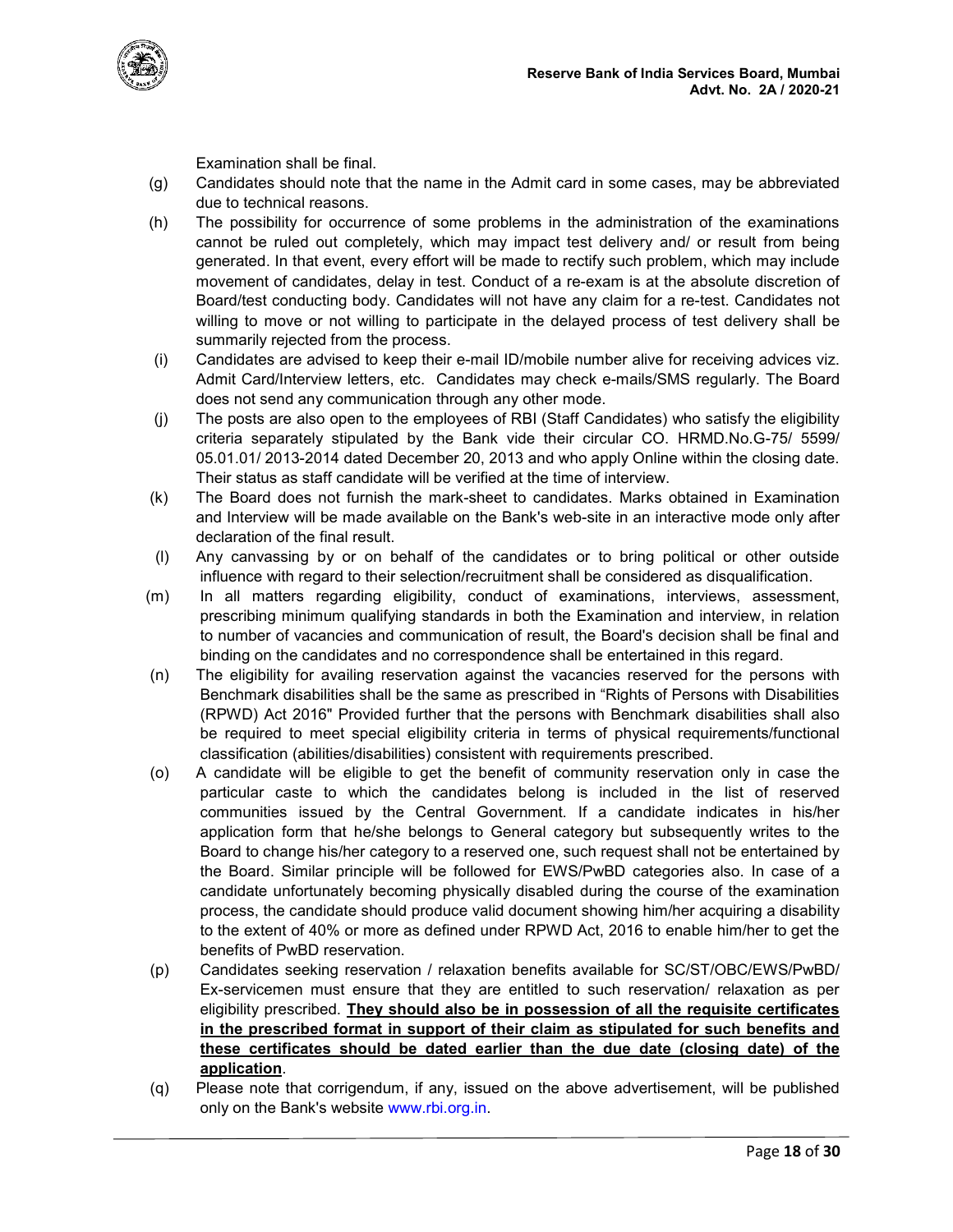

(r) Any resultant dispute arising out of this advertisement shall be subject to the sole jurisdiction of the Courts situated at Mumbai only.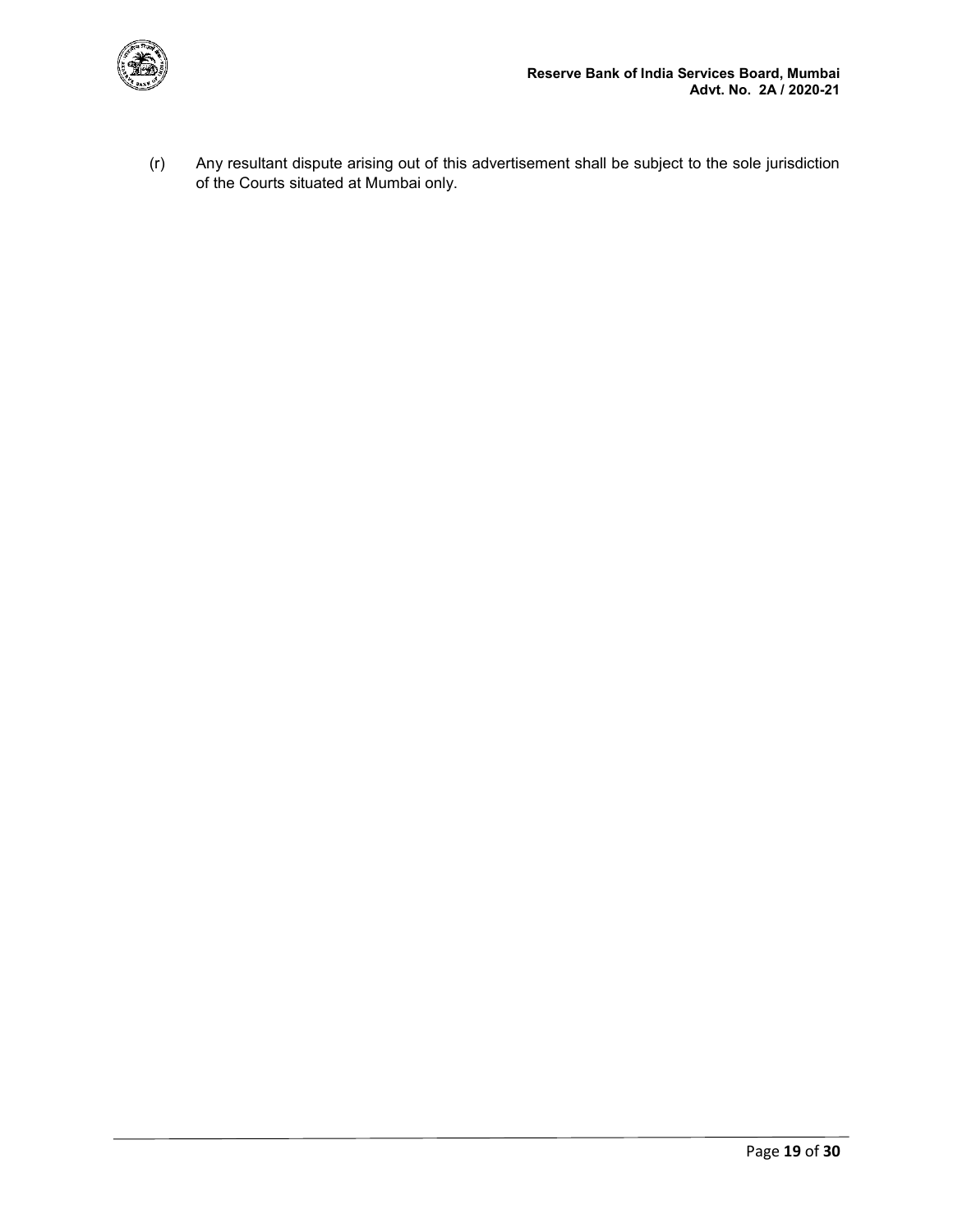

**Appendix-I** 

# **HOW TO APPLY ON-LINE**

<span id="page-19-0"></span>Candidates must apply only online through the Bank's website i.e. **[www.rbi.org.in](https://www.rbi.org.in/)** from **February 23, 2021.** No other means/mode of applications will be accepted.

# **(A) PRE-REQUISITES FOR APPLYING ONLINE:**

Before applying online, candidates should —

(i) scan their :

- photograph (4.5cm × 3.5cm)
- signature (with black ink)
- left thumb impression (on white paper with black or blue ink)
- a handwritten declaration (on a white paper with black ink) (text given below) **as detailed under guidelines for scanning the photograph and signature as detailed at (D) below.**
- (ii) Signature in CAPITAL LETTERS will NOT be accepted.
- (iii) The left thumb impression should be properly scanned and not smudged. (**If a candidate is not having left thumb, he/she may use his/ her right thumb for applying.)**
- (iv) The text for the hand-written declaration is as follows *"I, \_\_\_\_\_\_\_ (Name of the candidate), hereby declare that all the information submitted by me in the application form is correct, true and valid. I will present the supporting documents as and when required."*
- (v) The above-mentioned hand-written declaration has to be in the candidate's hand writing and in English only. If it is written and uploaded by anybody else or in any other language, the application will be considered as invalid. (**In the case of Visually Impaired candidates who cannot write may get the text of declaration typed and put their left-hand thumb impression below the typed declaration and upload the document as per specifications.)**
- (vi) Keep the necessary details/documents ready to make online payment of the requisite application fee/intimation charges. The candidate is required to keep details about biodata/necessary details ready to enable him/her to fill up the application form correctly and to make online payment of fees/intimation charges. The name of the candidate or his/her father/mother/husband, etc. should be spelt correctly in the application as it appears in the photo identity proof/ certificates/mark sheets.
- (vii) Candidates should have a valid E-mail ID which should be kept active till the declaration of final result. This is essential for him/her in getting communication/interview advice, etc. by Email. The Board does not send any communication by any mode other than E-mail /SMS. No change in E-mail ID will be entertained during the entire process of the recruitment.

# **(B) PROCEDURE FOR APPLYING ONLINE:**

(i) Candidates satisfying the conditions of eligibility as on **February 01, 2021** are first required to visit the URL "Recruitment for the post of **Non-CSG – PY 2020"** on Bank's website i.e. [www.rbi.org.in](https://www.rbi.org.in/) >Opportunities@RBI>Current Vacancies>Vacancies and click on the hyperlink "Online Application Form" in the Advertisement page for filling the 'Online Application'. It redirects the candidates to the online registration page.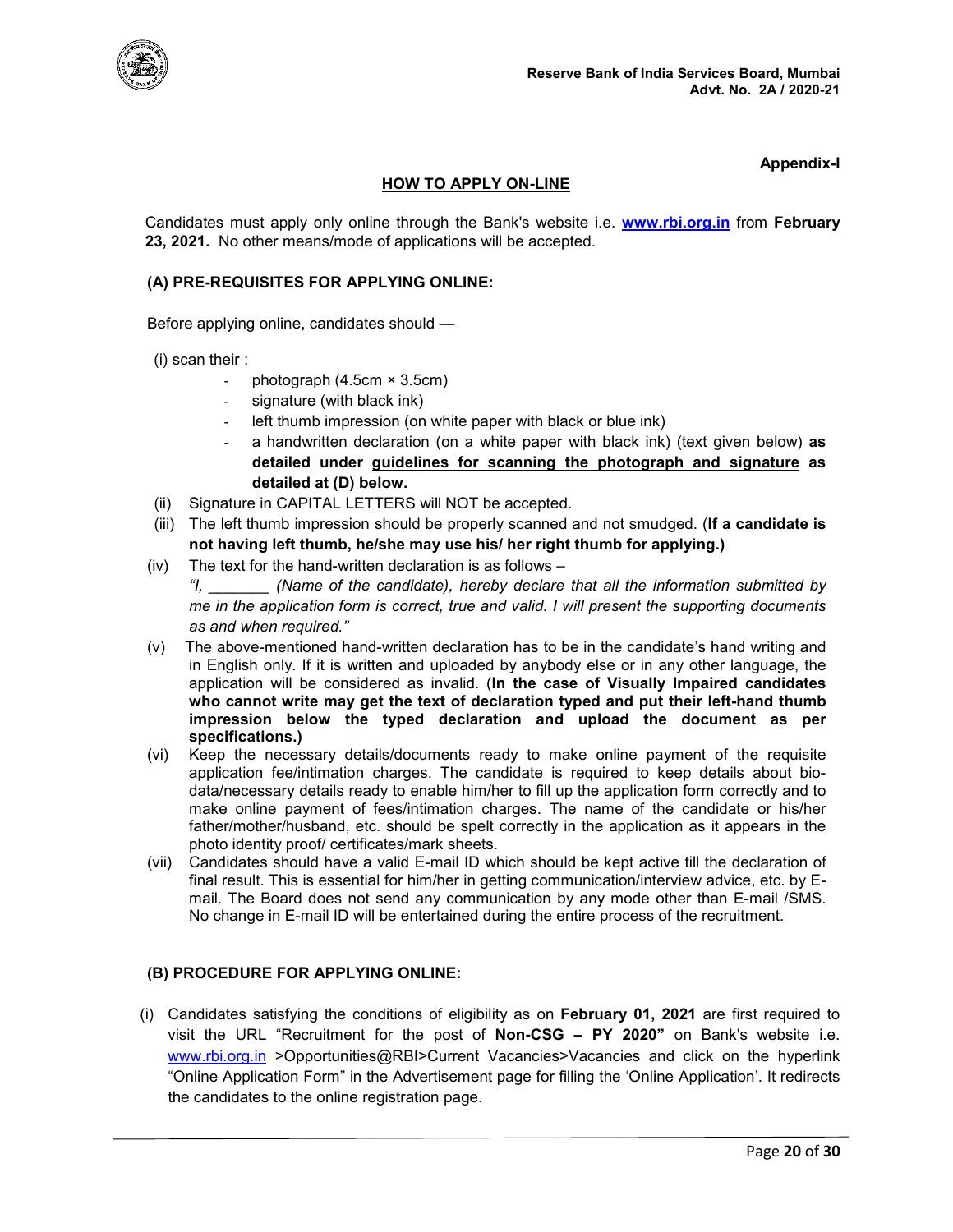

- (ii) Candidates will have to enter their basic details and upload the photograph, signature, left thumb impression and a hand-written declaration in the online application form as per the specifications given.
- (iii) To register application, choose the tab "Click here for New Registration" and enter Name, Contact details and Email-id. A Provisional Registration Number and Password will be generated by the system and displayed on the screen. Candidate should note down the Provisional Registration Number and Password. An Email & SMS indicating the Provisional Registration number and Password will also be sent.
- (iv) In case the candidate is unable to complete the application form in one go, he / she can save the data already entered by choosing "SAVE AND NEXT" tab. Prior to submission of the online application candidates are advised to use the "SAVE AND NEXT" facility to verify the details in the online application form and modify the same if required. Visually Impaired candidates should fill the application form carefully and verify/get the details verified to ensure that the same are correct prior to final submission.
- (v) Candidates are advised to carefully fill and verify the details filled in the online application themselves as no change will be possible/ entertained after clicking the FINAL SUBMIT BUTTON.
- (vi) The Name of the candidate or his /her Father/ Husband etc. should be spelt correctly in the application as it appears in the Photo identity proof / Certificates/ Mark sheets. Any change/alteration found may disqualify the candidature.
- (vii) Validate your details and Save your application by clicking the 'Validate your details' and 'Save & Next' button.
- (viii) Proceed to upload Photo & Signature as per the specifications given in the Guidelines for Scanning and Upload of Photograph and Signature.
- (ix) Proceed to fill other details of the Application Form.
- (x) Click on the Preview Tab to preview and verify the entire application form before FINAL SUBMIT.
- (xi) Modify details, if required, and click on 'FINAL SUBMIT' ONLY after verifying and ensuring that the photograph, signature uploaded and other details filled by you are correct.
- (xii) Click on 'Payment' Tab and proceed for payment.
- (xiii) Click on 'Submit' button.
- (xiv) Candidates shall be solely responsible for filling up the online applications correctly. In case of invalid applications due to errors committed by the applicant no claims for refund of application fees/intimation charges so collected shall be entertained by the Board.
- (xv)To avoid last minute rush, candidates are advised to pay the application fees/ intimation charges and register online at the earliest.
- (xvi) Board does not assume any responsibility for the candidates not being able to submit their applications within the last day on account of aforesaid reasons or any other reason.

**(C) MODE OF PAYMENT FOR APPLICATION FEE/INTIMATION CHARGES:** Candidates have to make the payment of requisite fee/intimation charges through the on-line mode only:

- (i) The application form is integrated with the payment gateway and the payment process can be completed by following the instructions.
- (ii) The payment can be made by using Debit Cards (RuPay/Visa/MasterCard/Maestro), Credit Cards, Internet Banking, IMPS, Cash Cards/ Mobile Wallets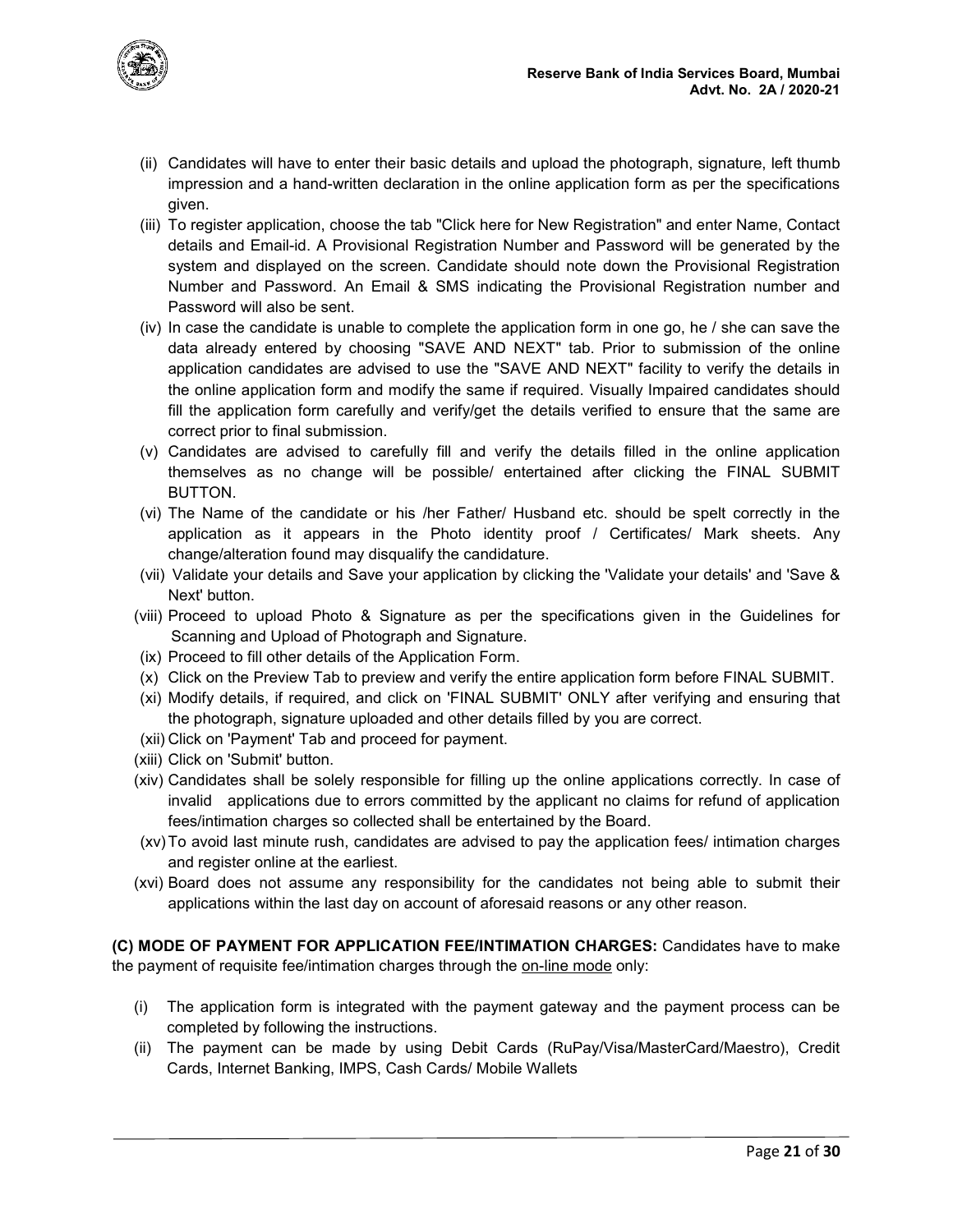

- (iii) After submitting your payment information in the online application form, PLEASE WAIT FOR THE INTIMATION FROM THE SERVER. DO NOT PRESS BACK OR REFRESH BUTTON IN ORDER TO AVOID DOUBLE CHARGE.
- (iv) On successful completion of the transaction, an e-Receipt will be generated.
- (v) Non-generation of 'E-Receipt' indicates PAYMENT FAILURE. On failure of payment, Candidates are advised to login again using their Provisional Registration Number and Password and repeat the process of payment.
- (vi) Candidates are required to take a printout of the e-Receipt and online Application Form. Please note that if the same cannot be generated, online transaction may not have been successful.
- (vii) For Credit Card users: All charges are listed in Indian Rupee. If you use a non-Indian credit card, your bank will convert to your local currency based on prevailing exchange rates.
- (viii) To ensure the security of your data, please close the browser window once your transaction is completed.
- (ix) There is facility to print application form containing fee details after payment of fees **upto March 15, 2021.**

# **(D) GUIDELINES FOR SCANNING & UPLOADING THE PHOTOGRAPH & SIGNATURE**

Before applying online, a candidate will be required to have a scanned (digital) image of his/her photograph and signature as per the specifications given below.

Photograph Image: (4.5cm × 3.5cm)

- **-** Photograph must be a recent passport style colour picture.
- **-** Make sure that the picture is in colour, taken against a light-coloured, preferably white, background.
- **-** Look straight at the camera with a relaxed face
- **-** If the picture is taken on a sunny day, have the sun behind you, or place yourself in the shade, so that you are not squinting and there are no harsh shadows
- **-** If you have to use flash, ensure there's no "red-eye"
- **-** If you wear glasses make sure that there are no reflections and your eyes can be clearly seen.
- **-** Caps, hats and dark glasses are not acceptable. Religious headwear is allowed but it must not cover your face.
- **-** Dimensions 200 x 230 pixels (preferred)
- **-** Size of file should be between 20kb–50 kb
- **-** Ensure that the size of the scanned image is not more than 50kb. If the size of the file is more than 50 kb, then adjust the settings of the scanner such as the DPI resolution, no. of colours etc., during the process of scanning.

Signature, left thumb (LT) impression and hand-written declaration Image:

- **-** The applicant has to sign on white paper with Black Ink pen.
- **-** The applicant has to put his left thumb impression on a white paper with black or blue ink.
- **-** The applicant has to write the declaration in English clearly on a white paper with black ink
- **-** The signature, left thumb impression and the hand-written declaration should be of the applicant and not by any other person.
- **-** The signature will be used to put on the Call Letter and wherever necessary.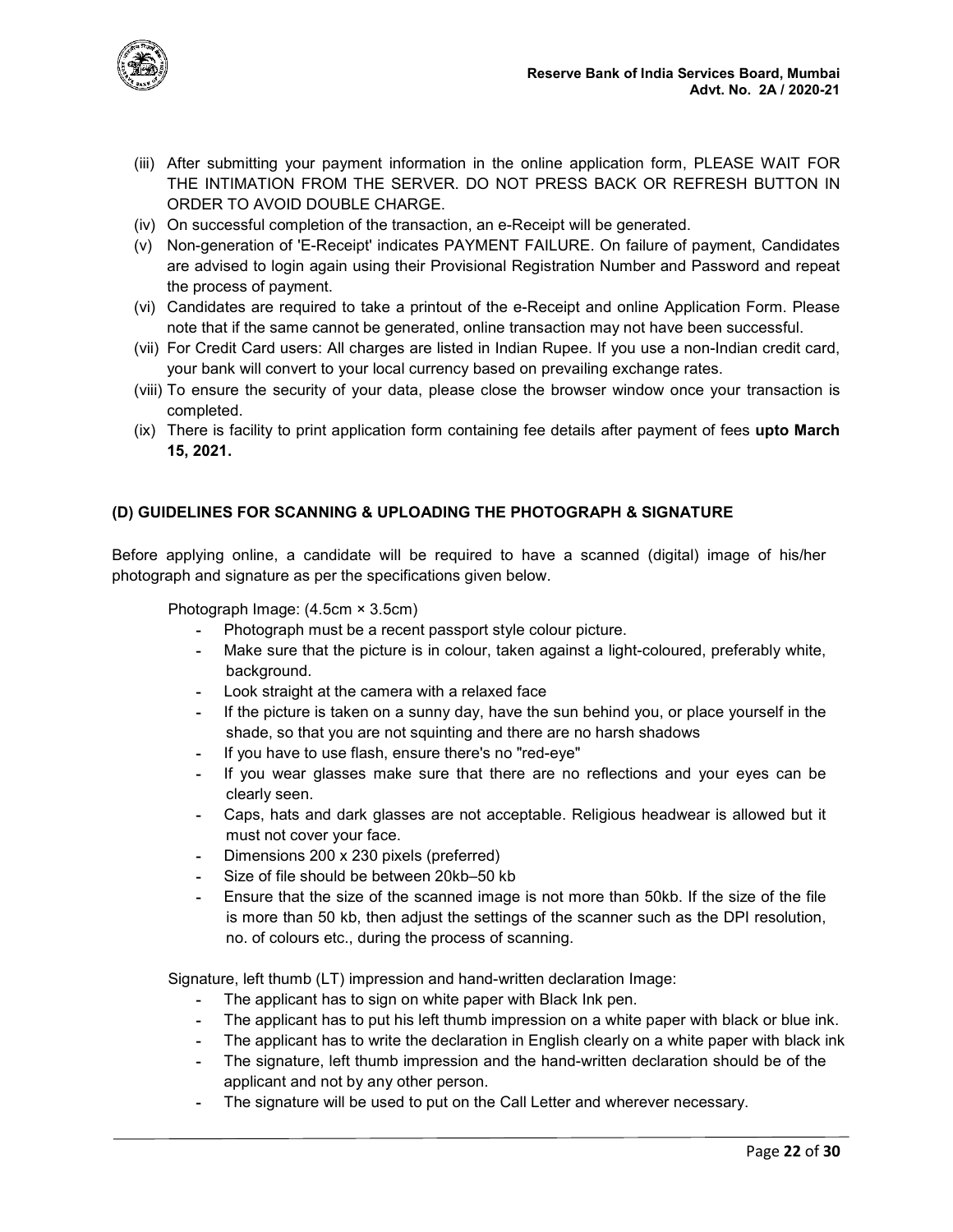

- **-** If the Applicant's signature on the attendance sheet or Call letter, signed at the time of the examination, does not match the signature uploaded, the applicant will be disqualified.
- **-** Dimensions 140 x 60 pixels (preferred)
- **-** Size of file should be between 10kb 20kb for signature and 20kb 50kb for left thumb impression.
- **-** For hand written declaration size of file should be 50kb 100kb.
- **-** Ensure that the size of the scanned image is not less than 50kb or more than 100kb (for hand written declaration)
- **-** Signature / Hand written declaration in CAPITAL LETTERS shall NOT be accepted.

Scanning the documents:

- **-** Set the scanner resolution to a minimum of 200 dpi (dots per inch)
- **-** Set Color to True Color
- **-** File Size as specified above
- **-** Crop the image in the scanner to the edge of the photograph/signature/ left thumb impression / hand written declaration, then use the upload editor to crop the image to the final size (as specified above).
- **-** The image file should be JPG or JPEG format. An example file name is: image01.jpg or image01.jpeg Image dimensions can be checked by listing the folder files or moving the mouse over the file image icon.

**-** Candidates using MS Windows/MSOffice can easily obtain documents in .jpeg format not exceeding 50kb (photograph) 100kb (hand-written declaration), 20kb (signature) and 50kb (left thumb impression) by using MS Paint or MSOffice Picture Manager. Scanned documents in any format can be saved in .jpg format by using 'Save As' option in the File menu and size can be reduced below 50 kb (photograph), 100kb (hand written declaration), 20 kb (signature) and 50kb (left thumb impression) by using crop and then resize option (Please see point (i) & (ii) above for the pixel size) in the 'Image' menu. Similar options are available in other photo editor also.

- **-** If the file size and format are not as prescribed, an error message will be displayed.
- **-** While filling in the Online Application Form the candidate will be provided with a link to
- **-** upload his/her photograph, signature, left thumb impression and hand-written declaration.

Procedure for Uploading the documents

- **-** There will be separate links for uploading Photograph, signature, left thumb impression and hand-written declaration
- **-** Click on the respective link "Upload Photograph / signature / left thumb impression / hand written declaration"
- **-** Browse and Select the location where the Scanned Photograph / signature / left thumb impression / hand written declaration file has been saved.
- **-** Select the file by clicking on it
- **-** Click the 'Open/Upload' button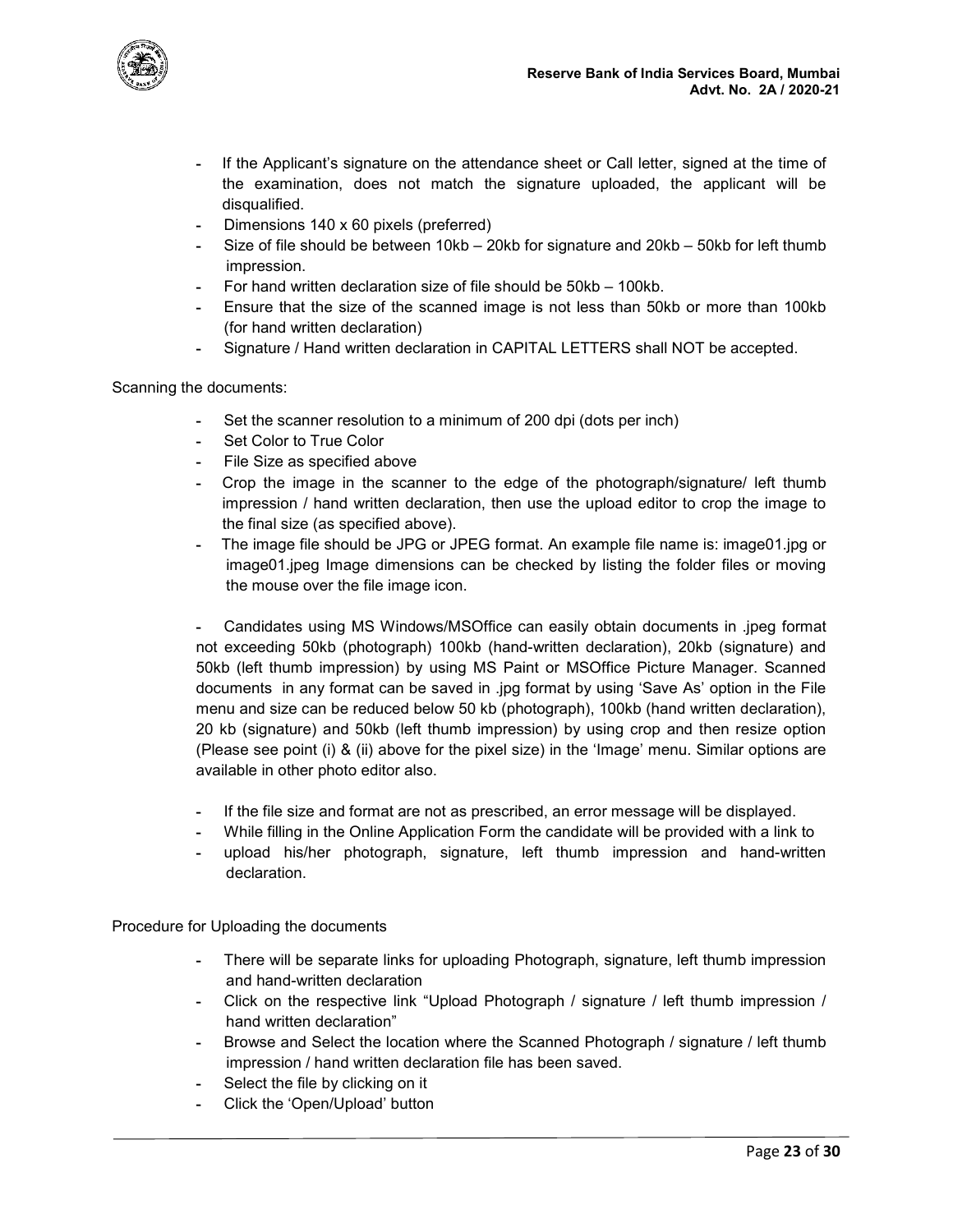

Your Online Application will not be registered unless you upload your Photograph, signature, left thumb impression and hand-written declaration as specified.

**Note:**

- (1) In case the face in the photograph or signature or left thumb impression or the hand-written declaration is unclear / smudged the candidate's application may be rejected.
- (2) After uploading the Photograph / signature / left thumb impression / hand written declaration in the online application form candidates should check that the images are clear and have been uploaded correctly. In case the photograph or signature or left thumb impression or the hand-written declaration is not prominently visible, the candidate may edit his/ her application and re-upload his/ her photograph or signature, prior to submitting the form.
- (3) After registering online candidates are advised to take a printout of their system generated online application forms.

**NOTE:** Please note that Corrigendum, if any, issued on the above advertisement, will be published only on the Bank's website [www.rbi.org.in](https://www.rbi.org.in/)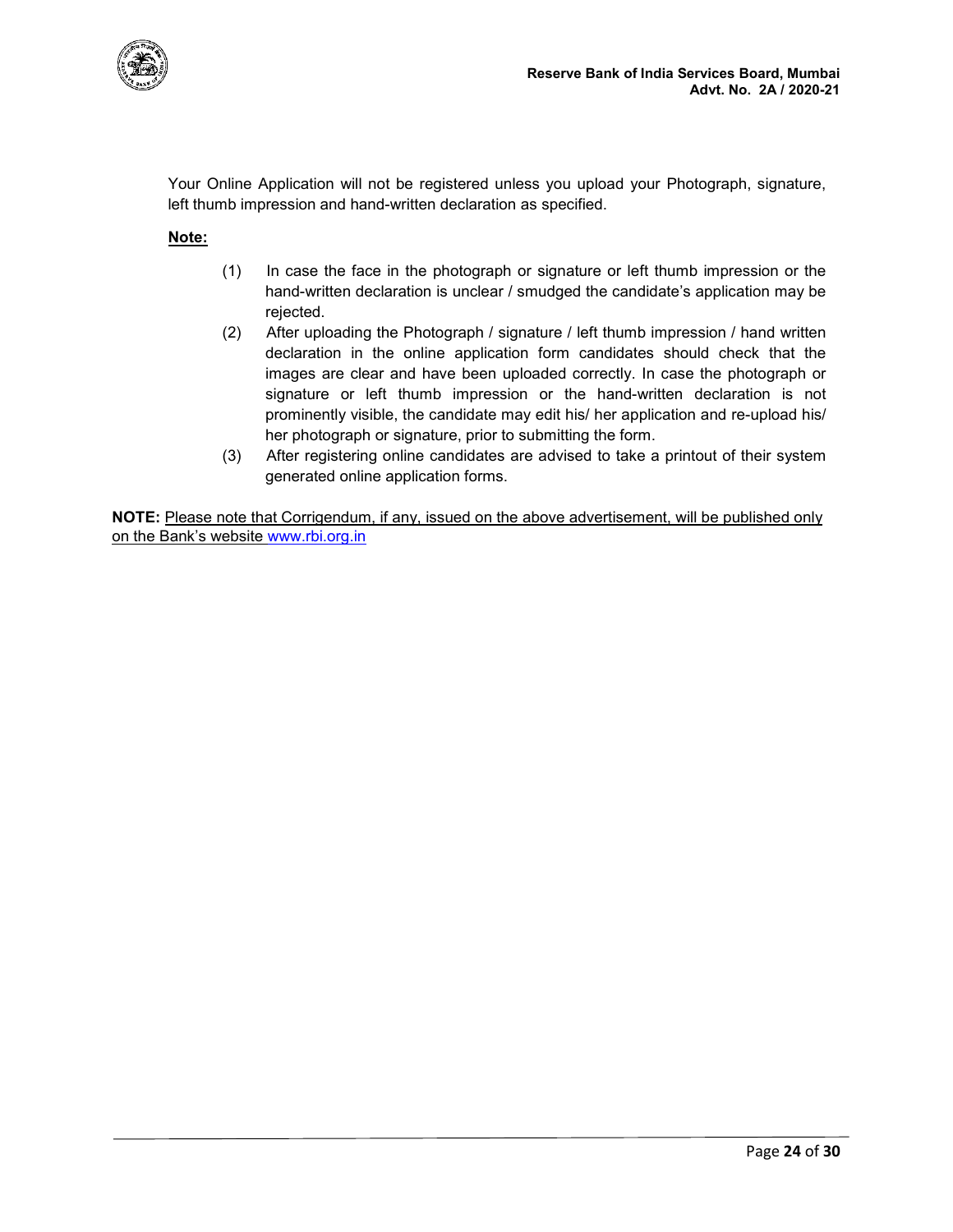

# **Appendix-II A**

# <span id="page-24-0"></span>**(A) Legal Officer in Grade 'B'**

# **Syllabus for Paper I / II**

Paper I - General Knowledge of Law (Objective and Descriptive Type): (i) Constitutional Law (ii) Administrative Law (iii) Principles of Statutory Interpretation (iv) Law of Evidence (v) Contract Act, 1872 (vi) Transfer of Property Act,1882 (vii) Negotiable Instruments Act, 1881 (viii) Registration Act, 1908 (ix) Code of Civil Procedure, 1908 (x) Legal Drafting, etc. The above syllabus is only indicative and not exhaustive.

Paper II - (English): Essay, Precis writing, Comprehension and Business/Office Correspondence.

## **Appendix-II B**

# <span id="page-24-1"></span>**(B) ASSISTANT MANAGER (PROTOCOL & SECURITY) IN GR 'A'**

#### **Syllabus for the examination:**

- 1. Security Basic Practices and Principles
	- (a) Definitions, Concepts, Inter-relations (Inclusive of but not exhaustive)
	- (i) Security & Safety
	- (ii) Physical Security, Information Security, IT Security, Broad Overlapping Area s
	- (iii) Incident, Emergency, Crisis, Disaster
	- (iv) Asset (& Liability), Risk, Threat, Vulnerability
	- (v) Asset Protection, Loss Prevention
	- (vi) Gaps & Countermeasure
	- (vii) Loss/Risk Event, Criticality (Impact) and Probability (Frequency), Occurrence Possibility, Loss Potential
	- (viii) Other security related terms and concepts
	- (b) Basic Security Management Principles & Approach
	- (i) Defensive
	- (ii) Covert & Unobtrusive
	- (iii) Overt and Loud
	- (iv) Reactive<br>(v) Pro-active
	- Pro-active
	- (vi) Best Practices
	- (c) Reputed Industrial & Physical Security Institutions, Bodies, Organisations & Associations
	- (i) India
	- (ii) International
- 2. Security Management: Components & Concepts
	- (a) Assessment and Planning
	- (b) Security Survey & Audit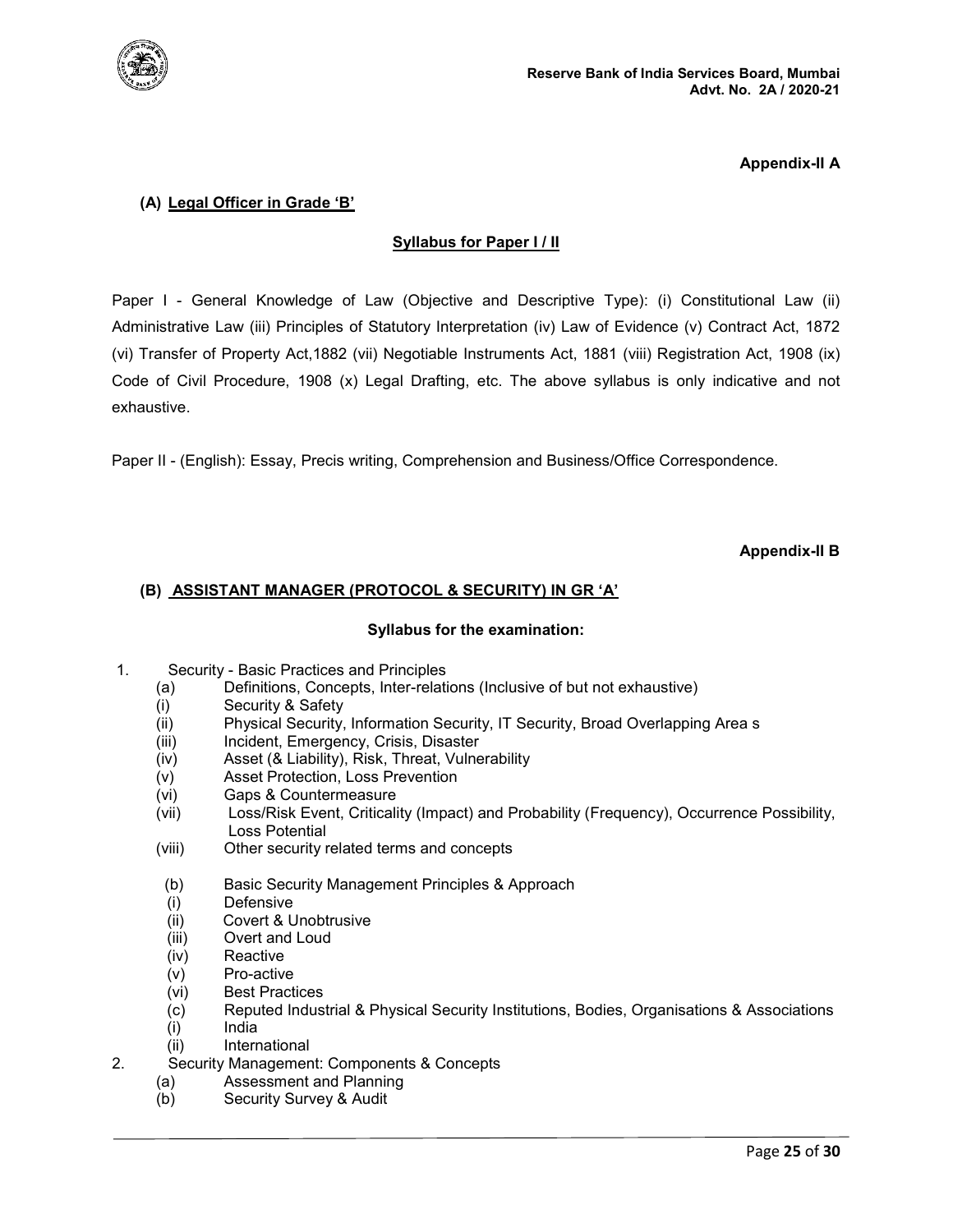

- (c) Resource Planning and Management
- (d) Man Management Manpower Planning, Deployment, Utilisation
- Perimeter Protection / fortification
- (f) Asset hardening / protection
- (g) Access Control
- (h) Surveillance & Monitoring- Methods and approaches
- (i) Alarms and Response Mechanism SOPs, Drills, Rehearsals & tests
- (j) Layered Defence, Multi-Level Protection
- (k) 5/6-D (Approach) Principle
- (l) Illumination and Security Lighting
- (m) Security Hardware (Gadgets and Tangible Aids)
- (n) Security Software (SOPs, Procedures, Practices etc.)
- (o) Training
- (p) Integration man & machine, gadget & gadget
- (q) Maintenance and upkeep of systems and gadgets
- (r) Risk Management
- (s) Budgeting, ROI, Allocation of Resources, Output
- (t) MIS Reports, Returns, Records for information, analyses, planning, change etc.
- (u) Supervision, Command & Control Checks, controls and tools
- 3. Risk Assessment: Components & Concepts
	- (a) Asset Profiling
	- (b) Threat Analysis
	- (c) Vulnerability Assessment
	- (d) Possible I Potential Loss Event Profiling
	- (e) Criticality and Probability for profiled potential/possible Loss Events
	- (f) Risk Matrix and priority I classification
	- (g) Gap Determination
	- (h) Gap Closure Countermeasure
		- (i) Determination of Options
		- (ii) Selection on the basis of requirements/resources
		- (iii) Procurement & Deployment
		- (iv) Commissioning & Maintenance
		- (v) Principle of Leverage
	- (i) Risk Management- Basic Principle & stepwise (Identify, Analyze, Evaluate, Treat, Monitor/ Review) Risk Management Process. Types of risk treatment methods. Combinations of methods. Examples.
		- (i) Avoidance
		- (ii) Mitigation
		- (iii) Reduction
		- (iv) Spreading
		- (v) Transfer / Sharing
		- (vi) Acceptance

4. Security Hardware: Security Gadgets and their utility as control measures, their types and ratings, inter gadget integration of microprocessor based gadgets, false alarm ratio, analogy of very high accuracy gadgets versus high/medium accuracy gadgets, available options based on mathematical probability etc.

- (a) X-Ray Baggage Scanning Systems
- (b) Door Frame Metal Detectors
- (c) Hand Held Metal Detectors
- (d) Under Vehicle Scanning Systems
- (e) Under Carriage Inspection Mirrors
- (f) Security Emergency (Burglar) Alarms (Analogue and Digital)
- (g) Fire Safety gadgets, equipment and systems
	- (i) Fire Extinguishers All types and uses
		- (ii) Water Storage Reservoirs (Underground/Overhead)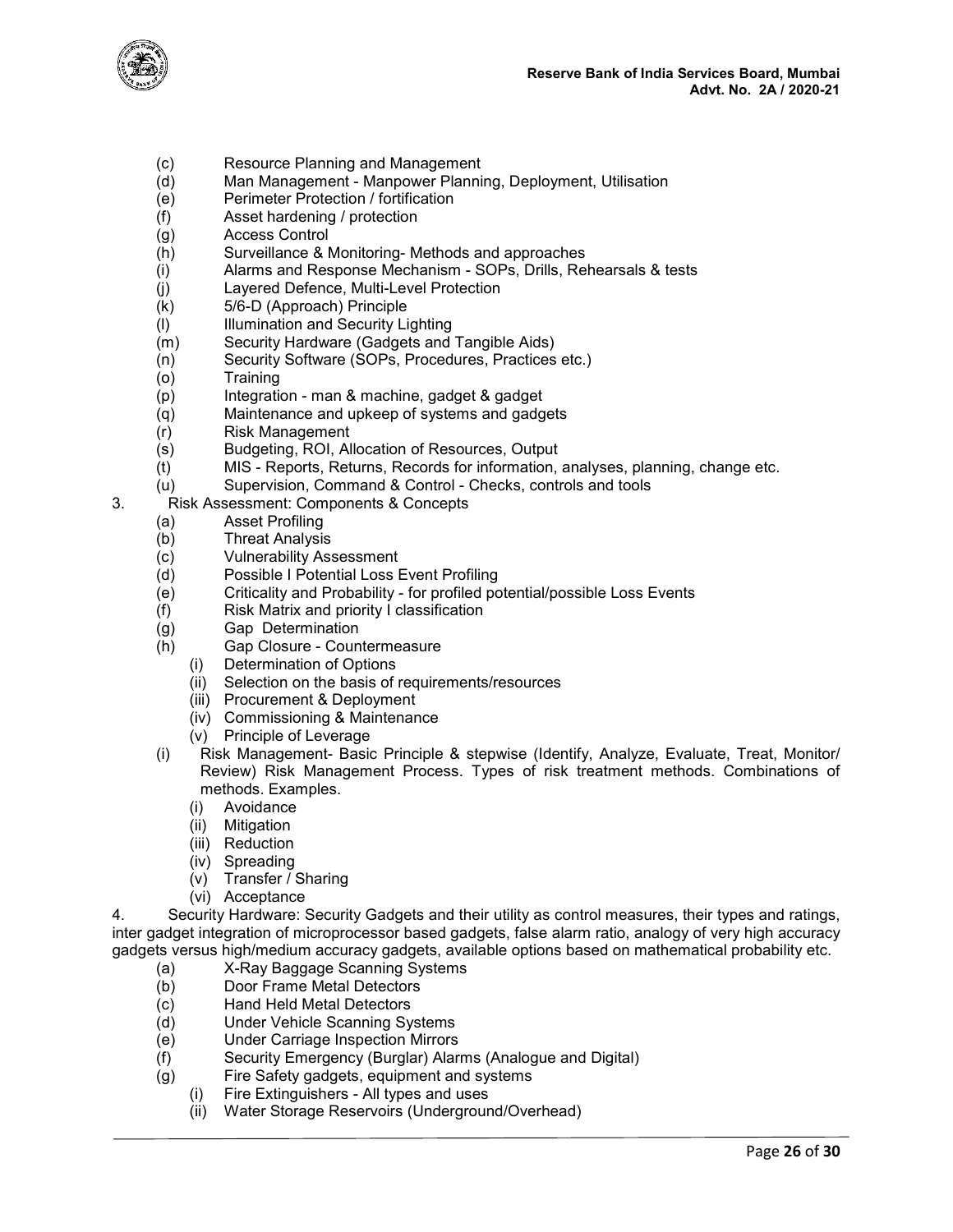

- (iii) Fire Pump Systems & Hydrant Systems
- (iv) Internal/External Hydrants (Hose Reel and Hose Pipe)
- (v) Fire Sprinkler System
- (vi) Wet Riser System
- (vii) Fire and Smoke Detection and Alarm System
- (viii) Miscellaneous Fire Fighting Equipment
- (h) Public Address System
- (i) Mobile Sentry Posts
- (j) Watch Towers
- (k) Communication Systems (EPABX Exchange, Booster Station, Base Stations, Radio, Intercoms, Landlines, Cellular, PA, Hotlines)
- (l) Hotlines and Auto Diallers
- (m) Walkie-Talkie Radio sets
- (n) Long Range Dragon Lights
- (o) Explosive Vapour Detectors
- (p) Motorised Gate sliding, swivel, revolving, turnstiles
- (q) Motorised Electronic Boom Barriers
- (r) Motorised Electronic Bollards
- (s) Motorised Tyre Busters
- (t) Portable Security Cabins
- (u) Bullet Proof Glasses, Shatter Proof Glasses, other glazing options
- (v) Bullet Proof Gear- Jackets and Helmets
- (w) Sniffer Dogs with Handlers
- (x) Outsourced Security Guard Force
- (y) Own/Proprietary Guard Force
- (z) State/police/Armed Guard Force
- (aa) Basic Knowledge of Small Arms and Automatic Weapons -Range, utility, coverage and deployment
- 5. Security Software:
	- (a) Policy Documents, Manuals & Handbooks, SOPs
	- (b) Incident, Emergency, Crisis, Disaster Management I Response Guidelines and **Practices**
	- (c) Known and Practised Drills & Rehearsals, OJT
	- (d) Ingenious methods / techniques of security operations in case of failure of specific gadgets or unavailability of resources or absence of any specified guideline
	- (e) Absorbed training put to operation / practised by trained manpower
	- (f) Security Conscious Work Culture adopted by Sensitized Workforce
	- (g) Workforce knowledge to manage/respond to security situations
- 6. Training:

Management, supervision, monitoring, gadget / system operation, Basic First Responder, SOPs, Detailed Guidelines up to key role players and concerned individuals, Established Practices, Security oriented sensitization, incident / crisis / emergency / disaster response & management

- (a) Own Security Staff & Own General staff<br>(b) Outsourced Security Staff & Outsourced
- Outsourced Security Staff & Outsourced miscellaneous staff
- (c) Incident / Emergency / Crisis Response Teams
- (d) Disaster Management / Response Teams
- (e) Own Training Institutions
- (f) External Training Institutions
- (g) Arranged Workshops (External and/or Internal Faculty)<br>(h) OJT
- $OJT$
- (i) Surprise Drills / Tests Feedback & Follow-up
- 7. Fire Safety Prevention, Firefighting, Response & Management
	- (a) Fire Basic Concepts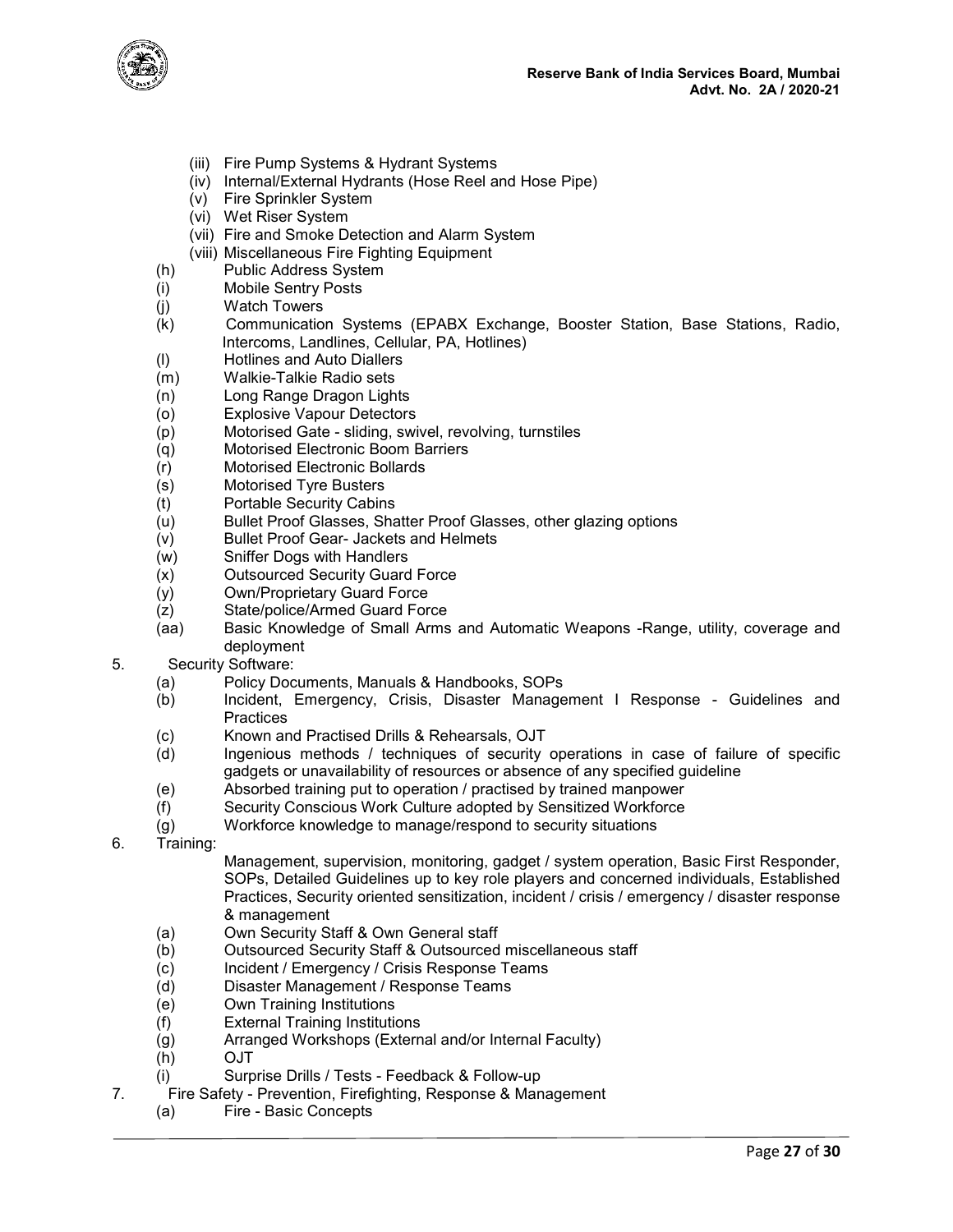

- (b) Fire Triangle
- (c) Types and classification<br>(d) Methods to break the fire
- Methods to break the fire triangle
- (e) Types of Fire Extinguishers and their opera ting procedures
- (f) Response Plan to fire situations, SOPs, Guidelines
- (g) Basic DOs and DONTs
- (h) Guidelines Prevention for Preventive Measures
- (i) Guidelines for Fire Fighting / Response Preparations to be in place (j) Statutory, IS and NBC Standards & Guidelines
- Statutory, IS and NBC Standards & Guidelines
- 8. CCTV Basic General & Operational Knowledge
	- (a) Analogue and digital systems
	- (b) IP based systems
	- (c) Types of cameras
	- (d) Types of storage mechanisms
	- (e) Monitoring & surveillance,
	- (f) Recording and retrieval of footage
	- (g) Back-up and mirroring of data
	- (h) Onsite I off-site storage
	- (i) Placement of cameras
	- (j) Optimal coverage
	- (k) Records to be maintained
	- (l) Legal Aspects
	- (m) Video Analytics and its utility
	- (n) Futuristic trends
	- (o) Related IT / IS guidelines on the subject

# 9. Manpower<br>(a) Se

- Selection and recruitment
- (b) Background screening / antecedent verification for own staff as well as outsourced staff
- (c) Fidelity Agreements / Bonds / Undertakings / Guarantees with or from outsourced manpower/service suppliers
- (d) Planning and deployment
- (e) Deployment, rotation, leave and leave reserves
- $OJT$
- (g) Specific Training
- (h) Records to be maintained<br>(i) Handing/taking over
- Handing/taking over
- (j) Command and control aspects
- 
- (k) Legal Aspects<br>(l) Man\_Manager Man Management - General Administration / Discipline / Motivation / Leadership / Efficiency/Supervision / Command, Control & Guidance
- (m) Related Statutory/General Guidelines on the subject
- 10. Sniffers and K9
	- (a) Basic concepts regarding the usefulness of dogs
	- (b) Utility and deployment<br>
	(c) Generally Talented bre
	- Generally Talented breeds
	- (d) Sniffing procedures
	- (e) Handling and maintenance<br>(f) Merits and demerits
	- Merits and demerits
	- (g) Medical Issues
	- (h) Legal Aspects
	- (i) Training and Certification
- 11. Executive Protection
	- (a) Basic Principles<br>
	(b) DOS and DONT
	- DOS and DONTs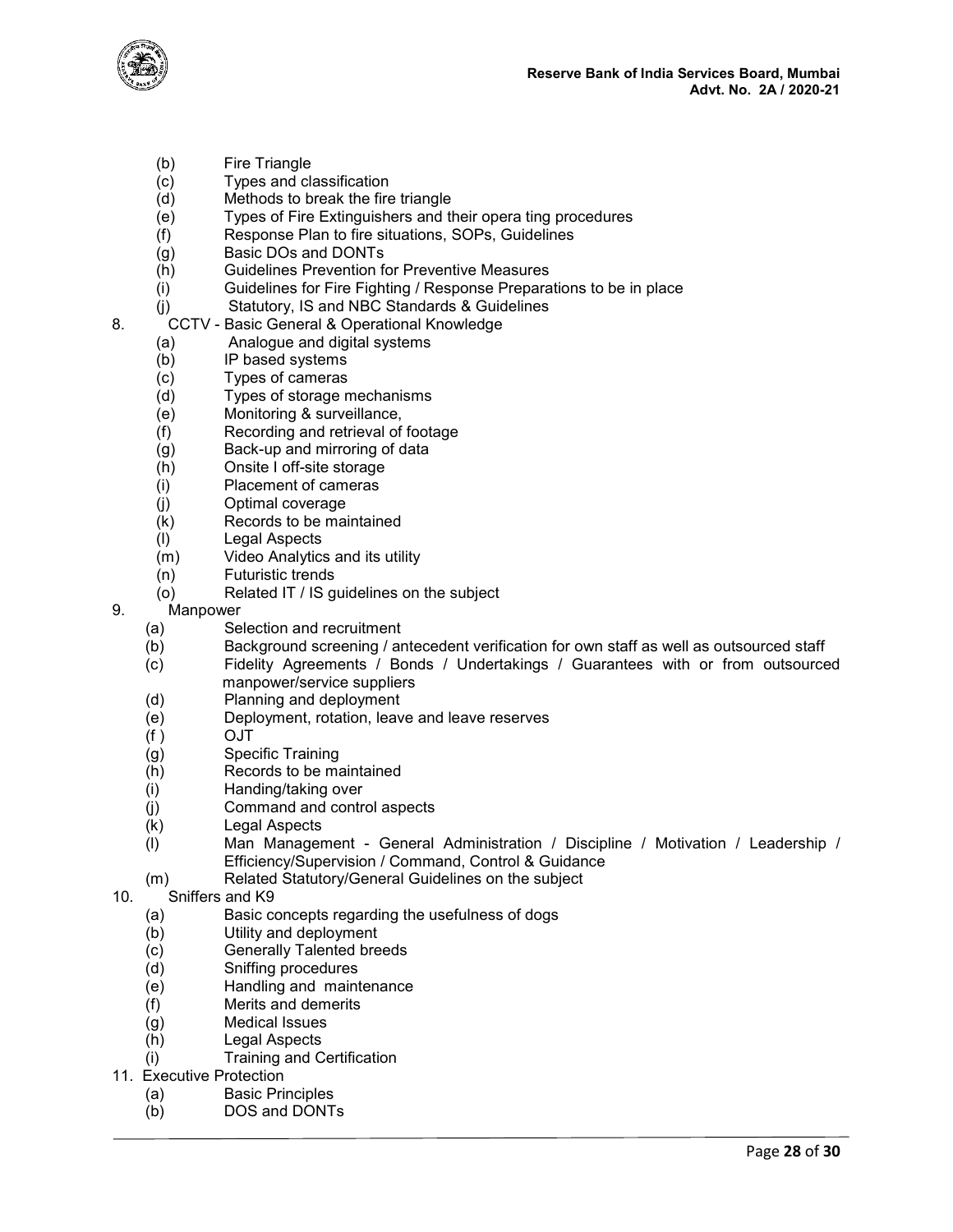

- (c) Precautions
- (d) Own Resources / Expertise<br>
(e) Outsourcing Expertise
- **Outsourcing Expertise**
- (f) Challenges and solutions
- 12. Disaster Management and BCP
	- (a) National Policy related to DM
	- (b) DM authority and basic organogram for the state/city
	- (c) Local DMP and response/management plan<br>(d) lntegration of own plans with plans of the sta
	- Integration of own plans with plans of the state/national authorities
	- (e) Local Mutual Aid Agreements
	- (f) Training of staff, sensitization about DMP and its extreme importance
	- (g) DOs and DONTs
- 13. Information Security
	- (a) Basic Concepts and Principles
	- (b) Understanding and sharing the importance of Information Security
	- (c) Preventive Measures
	- (d) Precautions and cross check methods
	- (e) Physical Security vis a vis Information Security
	- (f) Overlapping Areas and demarcation of roles
	- (g) Knowledge of methods / gadgets in use, countermeasures to discover and neutralise them
	- (h) Concept of Espionage, Infiltration, Opponent's Reece and observation, Social Engineering
	- (i) Concepts & methods of denying information, both verbal and non-verbal.
	- (j) DOs & DONTs
	- (k) Legal Aspects, Statutory Guidelines / Instructions
- 14. **IT Security** 
	- (a) IT Security Basic Idea of general set-up with emphasis on physical security aspects
	- (b) Clarity of physical security's role towards assisting with overall IT Security
	- (c) Authorised Physical Access Control Measures
	- (d) Demarcation of roles and responsibilities
	- (e) Checks on inward and outward movement of men & material
	- Consistent knowledge of latest trends that could be adopted by perpetrators using physical security loop holes in terms of lack of knowledge & understanding of the overlapping areas of IT/Physical Security
	- (g) Clarity between Information Security and IT Security and their overlapping areas with Physical Security.
- 15. Organisational Relationship Management & targeted security management oriented Liaison
	- (a) Basic concepts, principles and ethics
	- (b) Clarity of Roles and Responsibilities
	- (c) Understanding organisational objectives, aims and interests
	- Organisational Image as an Asset, its protection from reputational risk / loss / threat
	- (e) DOs & DONTs
	- (f) Mandate from the management regarding maintaining relationships with external agencies and its limits
	- (g) Knowledge of local army, police, fire services, paramilitary set-up
	- (h) Knowledge of concerned bureaucratic set-up (Home, Disaster Management, Banking/Finance etc.)
	- (i) Integrity & Sincerity Keys to maintaining & managing respectful and healthy relationships
- 16. Administration
	- (a) Basic Concepts and Principles
	- (b) General Office Management / Administration
	- Man Management